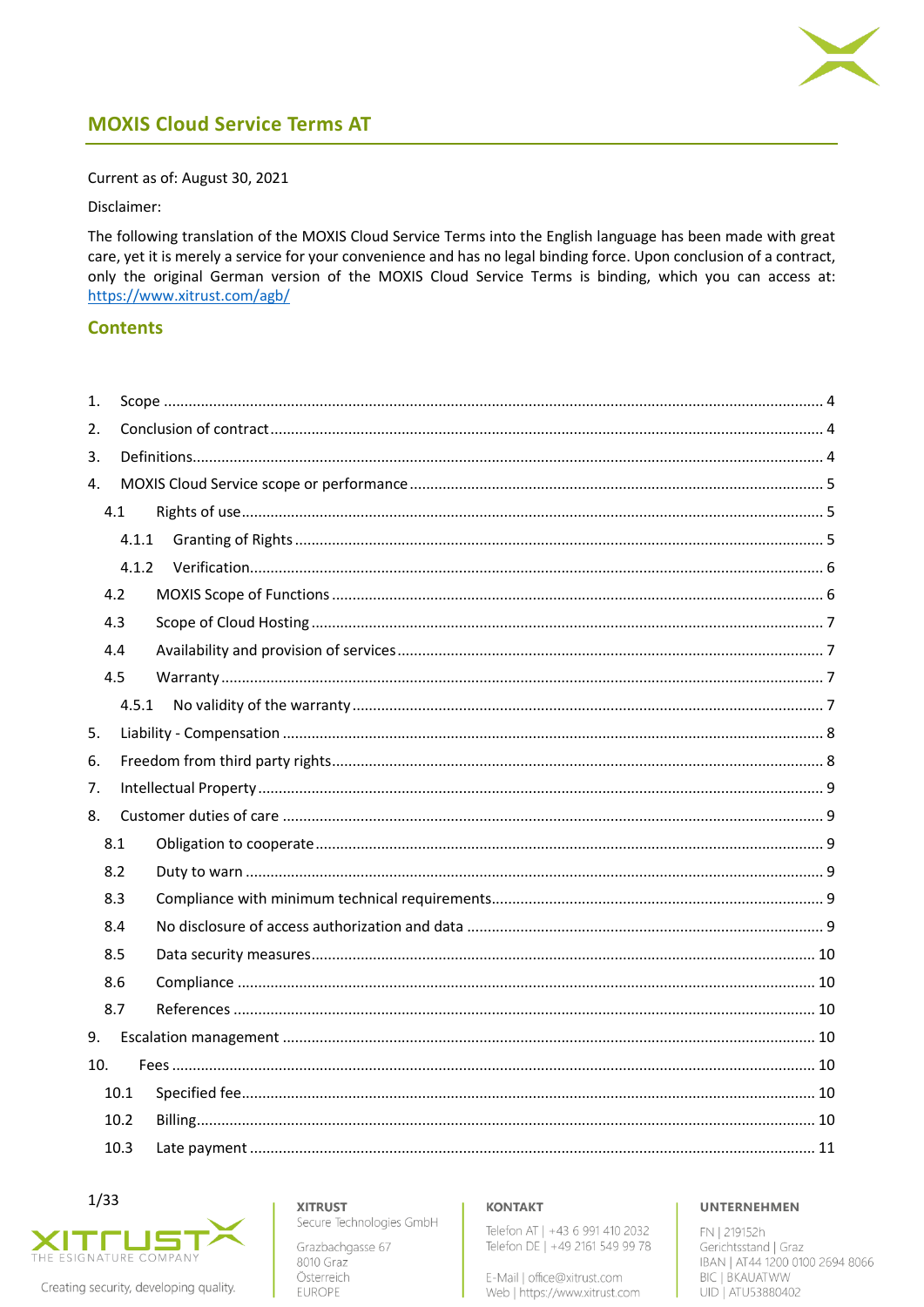

| 11.  |       |                                                                                 |  |
|------|-------|---------------------------------------------------------------------------------|--|
| 11.1 |       |                                                                                 |  |
| 11.2 |       |                                                                                 |  |
| 11.3 |       |                                                                                 |  |
| 11.4 |       |                                                                                 |  |
| 11.5 |       |                                                                                 |  |
| 12.  |       |                                                                                 |  |
| 12.1 |       |                                                                                 |  |
| 12.2 |       |                                                                                 |  |
| 12.3 |       |                                                                                 |  |
| 13.  |       |                                                                                 |  |
| 14.  |       |                                                                                 |  |
| 15.  |       |                                                                                 |  |
| 16.  |       |                                                                                 |  |
|      |       |                                                                                 |  |
|      |       |                                                                                 |  |
| 1.   |       |                                                                                 |  |
| 1.1  |       |                                                                                 |  |
| 1.2  |       |                                                                                 |  |
| 1.3  |       |                                                                                 |  |
|      |       |                                                                                 |  |
| 2.1  |       |                                                                                 |  |
| 3.   |       |                                                                                 |  |
| 3.1  |       |                                                                                 |  |
|      | 3.1.1 |                                                                                 |  |
| 3.2  |       |                                                                                 |  |
|      | 3.2.1 |                                                                                 |  |
|      | 3.2.2 |                                                                                 |  |
|      | 3.2.3 |                                                                                 |  |
| 3.3  |       | Not included in software maintenance or software support, in particular, are 20 |  |
| 3.4  |       |                                                                                 |  |
|      |       |                                                                                 |  |
| 4.   |       |                                                                                 |  |
| 5.   |       |                                                                                 |  |
| 6.   |       |                                                                                 |  |
| 7.   |       |                                                                                 |  |
| 8.   |       |                                                                                 |  |
| 9.   |       |                                                                                 |  |



**XITRUST** Secure Technologies GmbH Grazbachgasse 67<br>8010 Graz

Österreich

**EUROPE** 

# **KONTAKT**

Telefon AT | +43 6 991 410 2032<br>Telefon DE | +49 2161 549 99 78

E-Mail | office@xitrust.com<br>Web | https://www.xitrust.com

### **UNTERNEHMEN**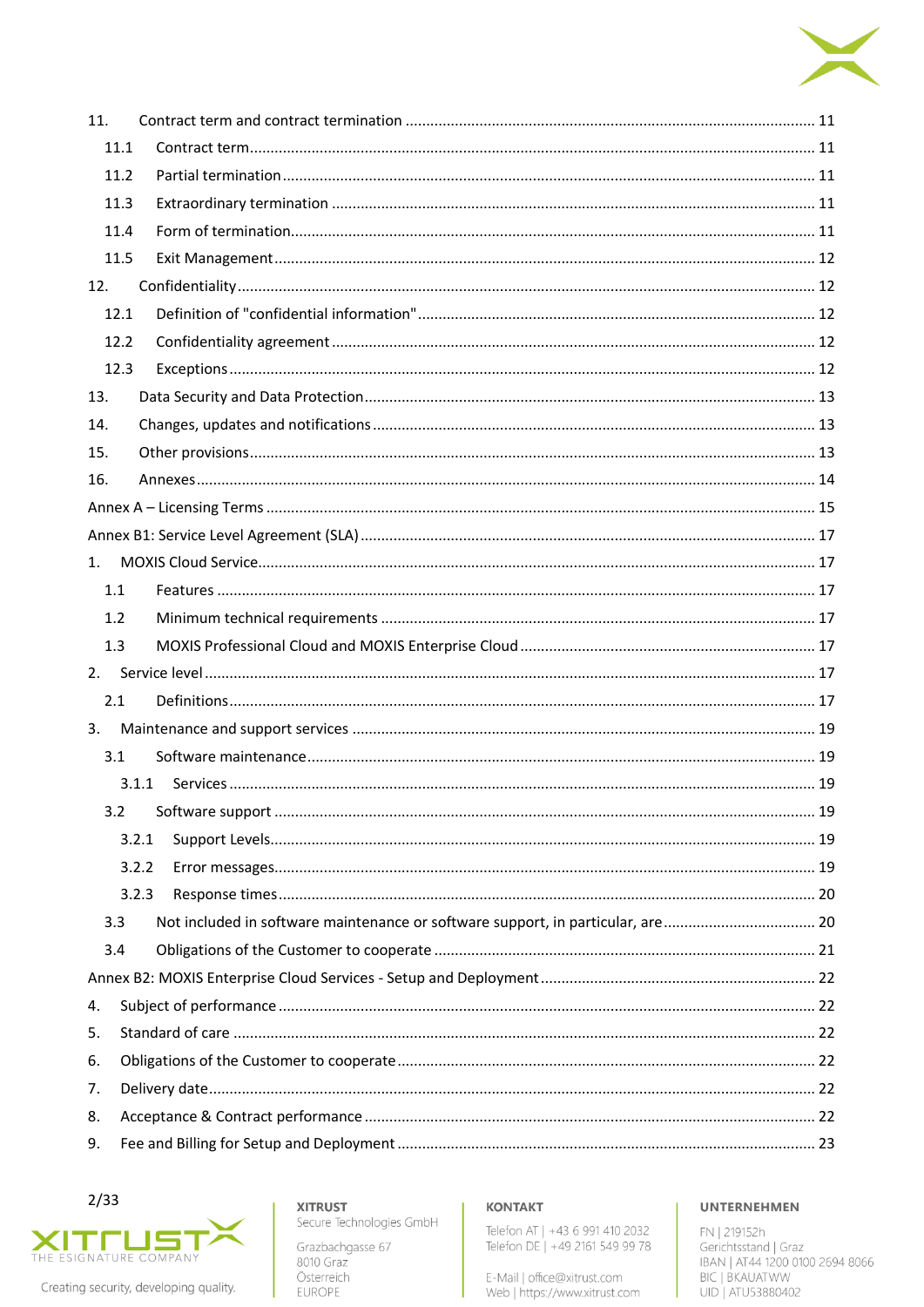

| 10.                                                                                                        |                                                                                               |  |  |  |  |
|------------------------------------------------------------------------------------------------------------|-----------------------------------------------------------------------------------------------|--|--|--|--|
| Annex C - Agreement on the processing of personal data for MOXIS Cloud Services in accordance with Art. 28 |                                                                                               |  |  |  |  |
| 1.                                                                                                         |                                                                                               |  |  |  |  |
| 2.                                                                                                         |                                                                                               |  |  |  |  |
| 3.                                                                                                         |                                                                                               |  |  |  |  |
| 4.                                                                                                         |                                                                                               |  |  |  |  |
|                                                                                                            | 4.1                                                                                           |  |  |  |  |
|                                                                                                            | 4.2                                                                                           |  |  |  |  |
|                                                                                                            | 4.3                                                                                           |  |  |  |  |
|                                                                                                            | 5.                                                                                            |  |  |  |  |
|                                                                                                            | 5.1                                                                                           |  |  |  |  |
|                                                                                                            | 5.2                                                                                           |  |  |  |  |
| 5.3                                                                                                        |                                                                                               |  |  |  |  |
|                                                                                                            | 5.4                                                                                           |  |  |  |  |
| 6.                                                                                                         |                                                                                               |  |  |  |  |
| 7.                                                                                                         |                                                                                               |  |  |  |  |
| 8.                                                                                                         |                                                                                               |  |  |  |  |
|                                                                                                            | 8.1                                                                                           |  |  |  |  |
|                                                                                                            | 8.2                                                                                           |  |  |  |  |
|                                                                                                            | 8.3                                                                                           |  |  |  |  |
|                                                                                                            | 8.4                                                                                           |  |  |  |  |
| 9.                                                                                                         |                                                                                               |  |  |  |  |
|                                                                                                            | Attachment 1 to Annex C - Subject, purpose and duration of the processing of personal data 29 |  |  |  |  |
|                                                                                                            |                                                                                               |  |  |  |  |



**XITRUST** Secure Technologies GmbH

Grazbachgasse 67<br>8010 Graz Österreich **EUROPE** 

## **KONTAKT**

Telefon AT | +43 6 991 410 2032<br>Telefon DE | +49 2161 549 99 78

E-Mail | office@xitrust.com<br>Web | https://www.xitrust.com

### **UNTERNEHMEN**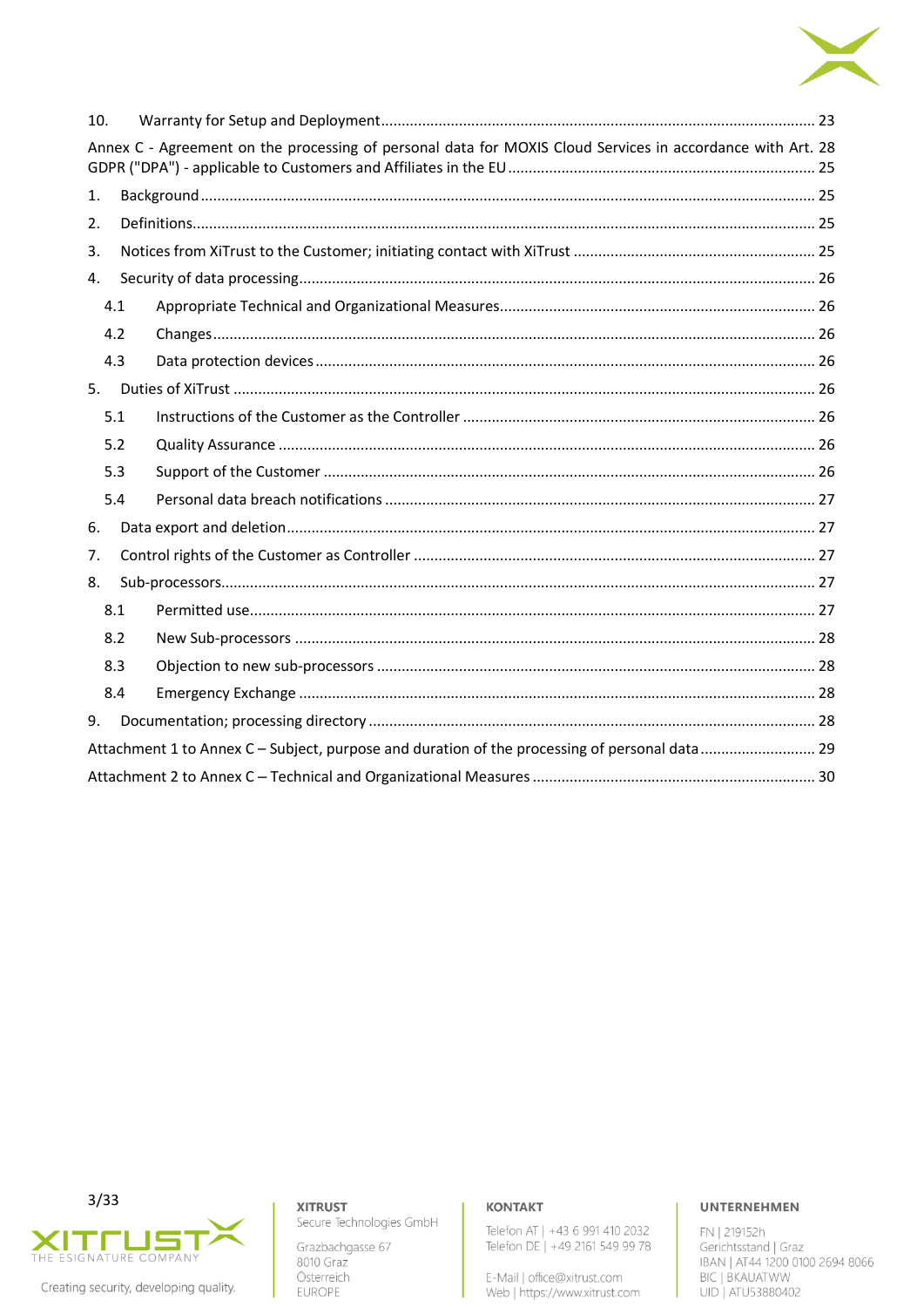

# <span id="page-3-0"></span>**1. Scope**

These MOXIS Cloud Service Terms (including all annexes and documents referred to) govern the contractual relationship between the Customer and XiTrust Secure Technologies GmbH, FN 219152h, headquartered in A-8010 Graz, Grazbachgasse 67, referred to below as "XiTrust", for the use of the "MOXIS" software as MOXIS Cloud Service (as defined below).

# <span id="page-3-1"></span>**2. Conclusion of contract**

The contract is only deemed concluded if XiTrust, upon receiving the written order of the Customer, in the form of the proposal signed by the Customer, including the MOXIS Cloud Service Terms, has transmitted a written order confirmation to the Customer. It is agreed that the Customer accepts the exclusive validity of these MOXIS Cloud Service Terms in any case of usage of the MOXIS Cloud Service. All contracts bind XiTrust only in the scope offered in writing in the proposal, including these MOXIS Cloud Service Terms ("Contract").

Any deviating conditions, especially those contained in the order, shall not become part of the Contract.

# <span id="page-3-2"></span>**3. Definitions**

**Authorized user:** refers to a natural person employed by the Customer, its affiliates or their business partners, to whom access authorization for the MOXIS Cloud Service has been granted by the Customer or its affiliates or their business partners.

**Documentation:** refers to the MOXIS user handbook made available digitally

**Business partner:** refers to a company requiring access to the MOXIS Cloud Service in connection with the processing of the Customer's internal business transactions or those of its affiliates, e.g. customers, service providers, suppliers of the Customer or its affiliates.

**Hosting:** as described in Section 4.3 of the MOXIS Cloud Service Terms

**Hosting versions:** refers to MOXIS Professional Cloud and MOXIS Enterprise Cloud

**Customer:** refers to the company with which XiTrust concludes the Contract for MOXIS Cloud Service

Customer data: all content, materials, data, personal data and information collected from authorized users in the MOXIS Cloud Service, derived from its use and stored in the MOXIS Cloud Service, along with support data

**Personal data:** please refer to the definition in Annex C

**Support data:** all data that the Customer provides through his interaction to receive the XiTrust support services or which is collected by XiTrust

**Term:** refers to the minimum term agreed in the Contract, subject to any relevant extension term(s) – where applicable

**Licensing conditions:** refers to the conditions for the use of the MOXIS Cloud Service according to the proposal and Annex A

**MOXIS:** refers to the web-based MOXIS software application, along with the QES interface, including documentation. MOXIS is a software application for (eIDAS and ZertES) legally compliant electronic signature of digital documents.

**MOXIS Cloud Materials:** refers to die materials provided by XiTrust to the Customer prior to or within the scope of contractual performance of services, including the materials arising from the rendering of maintenance and service deliverables or consulting service, where applicable, for the Customer or its affiliates



**XITRUST** Secure Technologies GmbH

Grazbachgasse 67 8010 Graz Österreich **EUROPE** 

#### **KONTAKT**

Telefon AT | +43 6 991 410 2032 Telefon DE | +49 2161 549 99 78

E-Mail | office@xitrust.com Web | https://www.xitrust.com

### **UNTERNEHMEN**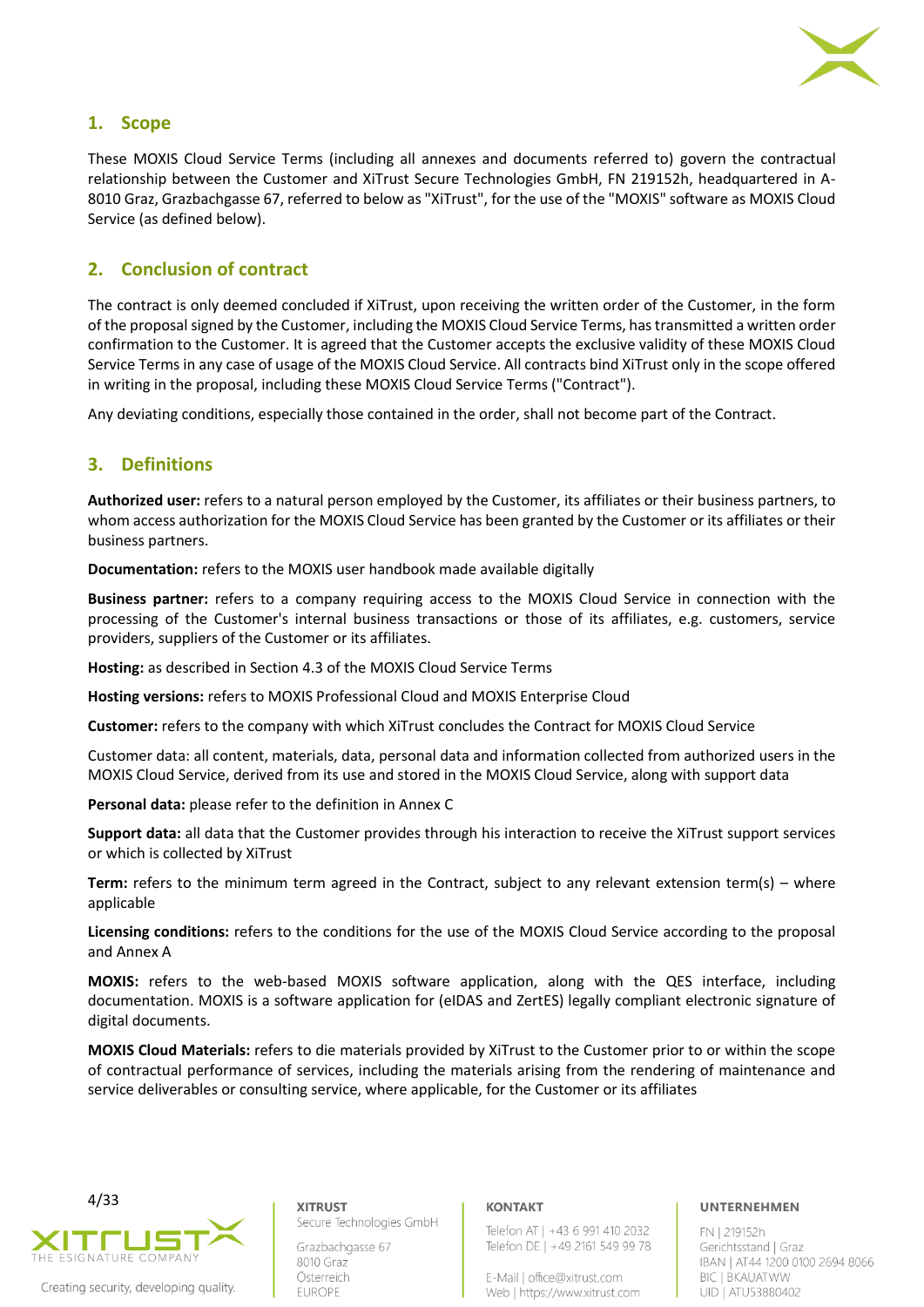

**MOXIS Cloud Service:** refers to the provision of MOXIS as an on-demand solution (including maintenance and support) in the current version in the MOXIS Professional Cloud or the MOXIS Enterprise Cloud, including MOXIS Cloud materials, along with access to the certificates

**MOXIS Professional Cloud:** as described in Annex B Service Level Agreement

**MOXIS Enterprise Cloud:** as described in Annex B Service Level Agreement

**MOXIS Enterprise Cloud Services**: required services for the set up and deployment of the MOXIS Enterprise Cloud, as described in Annex B2

**QES interface:** refers to the interface for qualified electronic signature in MOXIS

**Data center (DC):** designates the certified data center in which the MOXIS Cloud Service is hosted, as well as where customer data is stored and processed

**Affiliates:** are affiliated companies of the Customer as defined in Article 15f Joint Stock Corporation Act (AktG)

**Contractual year**: refers to the 12-month period, beginning with the month when the contract is concluded, as well as the respective following periods during the term of contract

**Trust service provider/certification service provider (TSP):** refers to the trust service provider (eIDAS) or certification service provider (ZertES) in connection with the signature service

**Maintenance and support services:** refers to the deliverables by XiTrust for software maintenance and software support within the scope of the MOXIS Cloud Service according to Annex B Service Level Agreement

**Certificates:** refers to the qualified certificates of the respective TSP as a prerequisite for electronic signatures

**Access authorization:** entitles authorized users contractually compliant access to the MOXIS Cloud Service, please see in particular the licensing conditions according to Annex A

# <span id="page-4-0"></span>**4. MOXIS Cloud Service scope or performance**

XiTrust makes the MOXIS Cloud Service available to the Customer for the term of the contract within the scope of the agreed availability, maintaining it according to these Cloud provisions, in exchange for payment of the agreed the fee. The software is not provided in perpetuity (purchase).

XiTrust is entitled to render the contractually agreed deliverables through third parties as subcontractors.

Within the scope of continuous improvement and further development of the MOXIS Cloud Service, new functions and services may be added, amended or eliminated during the term of contract, to the extent that this does not lead to a material limitation of the contractually agreed deliverables, the achievement of the contract purpose is not jeopardized as a result, and the adjustment is reasonable for the Customer.

If XiTrust develops additional modules, language versions and/or new personalities of MOXIS during the term, XiTrust can adopt them at its own discretion in the standard functionalities of the MOXIS Cloud Service and make them available to the Customer (e.g. within the scope of an update) at no additional fee, or offer them to the Customer in exchange for a corresponding increase of the user fee within the scope of new additions or additional add-on packages that can be purchased separately. Customer has no entitlement to such newly developed modules, language versions and/or functionalities being made available (for free).

# <span id="page-4-1"></span>**4.1 Rights of use**

## <span id="page-4-2"></span>**4.1.1 Granting of Rights**

XiTrust grants the Customer and its affiliates the non-exclusive, non-transferable, non-sublicensable right to use the MOXIS Cloud Service, limited to the term for use, exclusively for processing the Customer's own transactions and those of its affiliates, always in compliance with the contract, in particular with the licensing conditions.



**XITRUST** Secure Technologies GmbH

Grazbachgasse 67 8010 Graz Österreich

**EUROPE** 

### **KONTAKT**

Telefon AT | +43 6 991 410 2032 Telefon DE | +49 2161 549 99 78

E-Mail | office@xitrust.com Web | https://www.xitrust.com

### **UNTERNEHMEN**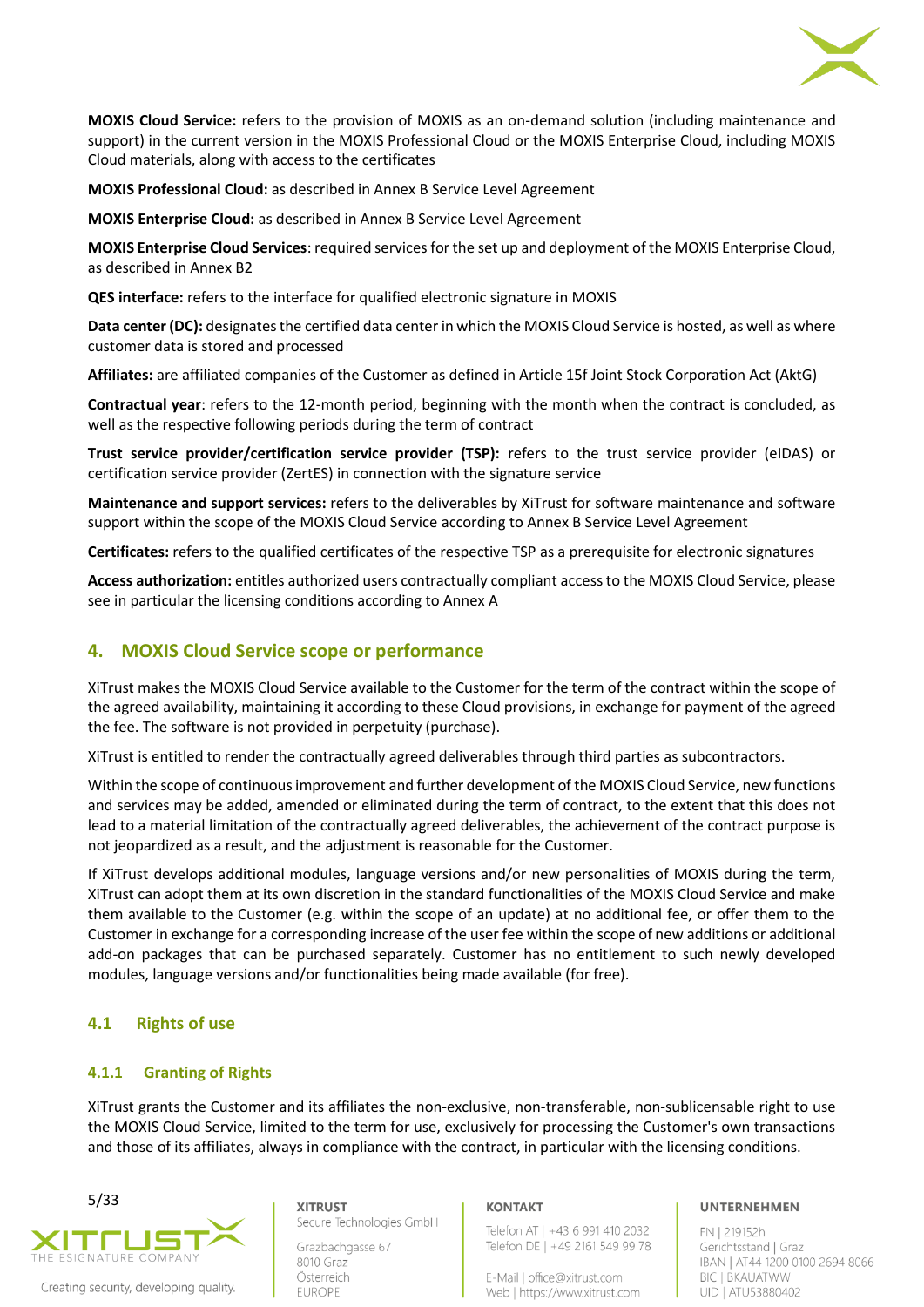

The right of use to the QES interface is granted exclusively in connection with the QRS module (Qualified Remote Signature) in MOXIS (please refer to Section 4.2 "Scope of Function").

The MOXIS Cloud Service is allowed to be deployed by the Customer exclusively for intended use for the contractual purpose. Any use of the MOXIS Cloud Service beyond these terms, in particular making the service available to third parties (with or without a commercial intent) is impermissible. To the extent that the MOXIS Cloud Service is used by the Customer and its affiliates for inviting third parties as authorized users, to sign documents for joint purposes, this form of use by third parties is permissible.

All rights extending beyond the rights granted in this Section, in particular the right to the reproduction, dissemination, including renting to third parties, for processing as well as making the service publicly available, are reserved by XiTrust. When using the MOXIS Cloud Service, it is not allowed for the Customer and its affiliates to copy, translate, disassemble, decompile, reverse engineer or otherwise modify or create derivative works (provided this is not contradictory to any mandatory law or required for the fulfillment of the contractual purpose). The Customer and its affiliates are not allowed to use the MOXIS Cloud Service in a manner in violation of applicable law.

The Customer is liable towards XiTrust for the contractual use of the MOXIS Cloud Service by the Customer, its affiliates and business partners, as well as authorized users.

XiTrust is entitled to end the use entitlement of the Customer for good cause. Good cause is defined as every persistent and material breach of the provisions of the contract by the Customer, in particular if the Customer violates the terms concerning the granting of usage rights, e.g. licensing conditions, and does not remedy this breach upon request by XiTrust within 30 days of the breach being noticed by XiTrust. Please refer also to Section 4.1.2 Validation

In cases where the use authorization of the Customer is ended, the Customer shall immediately refrain from use.

Other rights of XiTrust shall remain unaffected by this.

# <span id="page-5-0"></span>**4.1.2 Verification**

XiTrust is entitled to verify use in conformity to the existing contract with respect to the number of signatures rendered through the MOXIS Cloud Service related to compliance with licensing terms according to Annex A via automated monitoring, or if and when necessary, after advance written notice and agreeing upon a date with the Customer. The Customer is obliged to support XiTrust in the course of verification at its own expense, and to grant XiTrust access to the information needed by means of remote access, as well as any other information relevant for the verification. If the verification shows evidence of any use of MOXIS Cloud Services that is not in compliance with the contract, the Customer obliges to remedy the non-compliant use within a period of 30 days after discovery of the non-compliant use by XiTrust and to acquire the licenses required, in cooperation with XiTrust. Section 10 applies mutatis mutandis.

Within the scope of verification, XiTrust uses information provided by the Customer exclusively for purposes of verification.

# <span id="page-5-1"></span>**4.2 MOXIS Scope of Functions**

The documentation current upon conclusion of contract is made available at the latest with access to the MOXIS Cloud Service.

The respective current range of functions of the MOXIS Cloud Service is made available in a "feature list" that can be retrieved online as an overview, available at [https://www.xitrust.com/ en/products/xitrust-moxis/moxis](https://www.xitrust.com/en/products/xitrust-moxis/moxis-features-and-pricing/)[features-and-pricing/.](https://www.xitrust.com/en/products/xitrust-moxis/moxis-features-and-pricing/)

Designation of the corresponding TSP, along with the range of functions of the signature services, occurs in the proposal.



Creating security, developing quality.

**XITRUST** Secure Technologies GmbH

Grazbachgasse 67 8010 Graz Österreich **EUROPE** 

**KONTAKT** 

Telefon AT | +43 6 991 410 2032 Telefon DE | +49 2161 549 99 78

E-Mail | office@xitrust.com Web | https://www.xitrust.com

### **UNTERNEHMEN**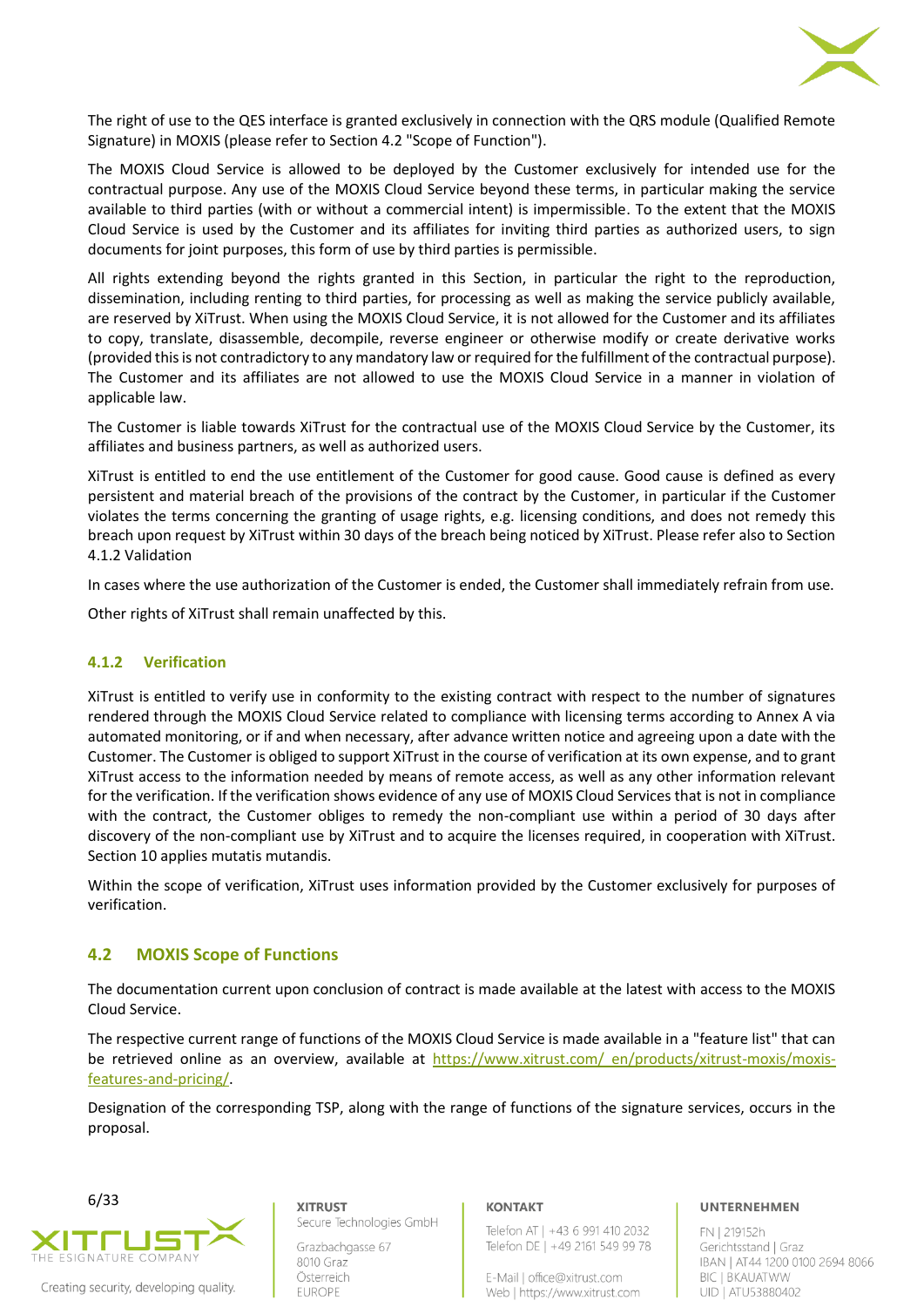

# <span id="page-6-0"></span>**4.3 Scope of Cloud Hosting**

XiTrust provides the Customer with storage space in the agreed data center for storing customer data during the term of the contract. The determination of the respective agreed data center is made in the proposal.

The Customer is not entitled to transfer the storage space to a third party in whole or in part, against payment or free of charge.

The terms and conditions applicable to the provision of the MOXIS Cloud Service in the Enterprise Cloud or Professional Cloud are set out in the SLA in Annex B.

The Customer grants XiTrust all rights to the Customer data required for the fulfillment of the contract, in particular for storage and processing. Please also refer to Section 13. "Data Security and Data Protection".

# <span id="page-6-1"></span>**4.4 Availability and provision of services**

The availability of the MOXIS Cloud Service and the services provided by XiTrust as part of the MOXIS Cloud Service are governed by the Service Level Agreement ("SLA") as set forth in Annex B.

## <span id="page-6-2"></span>**4.5 Warranty**

XiTrust is obligated to maintain the scope of services and functions of the MOXIS Cloud Service defined in Sections 4.2 and 4.3 at the service level defined in Section 4.4 or Annex B1 during the term.

If XiTrust does not meet the minimum availability requirements of the SLA, the Customer is entitled to a possible service level credit according to Annex B1 as an exclusive remedy. Claims under the SLA must be made by the Customer in writing to accounting@xitrust.com within 30 days after the end of the month in which XiTrust failed to comply with the SLA.

The Customer shall not be entitled to unilaterally set off or make counterclaims for service level credits.

XiTrust warrants that the rights of use of the MOXIS Cloud Service granted to the Customer in accordance with Section 4.1.1 do not violate the rights of third parties. Please refer to Section 6 Freedom from third party rights.

The warranty for setup and deployment of the MOXIS Enterprise Cloud is regulated in Annex B2.

## <span id="page-6-3"></span>**4.5.1 No validity of the warranty**

The warranty does not apply

- ✓ for defects due to operating errors and non-observance of safety measures or to the Customer's failure to exercise duties of care, unless the Customer proves that the defects also occur despite compliance with duties of care,
- $\checkmark$  for customer data that is modified by the Customer through other programs or tools of the Customer or third parties so that it becomes inconsistent in terms of the use of the MOXIS Cloud Service,
- $\checkmark$  in case of self-initiated interventions or modifications of MOXIS Cloud Service by the Customer, such as changes, adaptations, connection with other programs by the Customer or third parties and/or after use contrary to the contract, unless the Customer proves that the defect exists independently from these changes.

XiTrust cannot be held responsible for the interaction of XiTrust's services with the system environment, the Customer's organization, or the services of third parties (except for vicarious agents of XiTrust). Excluded from this exclusion of warranty are cases in which the defect in the MOXIS Cloud Service is caused by defects in the provision of any developer services agreed between the Customer and XiTrust.



**XITRUST** Secure Technologies GmbH

Grazbachgasse 67 8010 Graz Österreich **FUROPE** 

### **KONTAKT**

Telefon AT | +43 6 991 410 2032 Telefon DE | +49 2161 549 99 78

E-Mail | office@xitrust.com Web | https://www.xitrust.com

### **UNTERNEHMEN**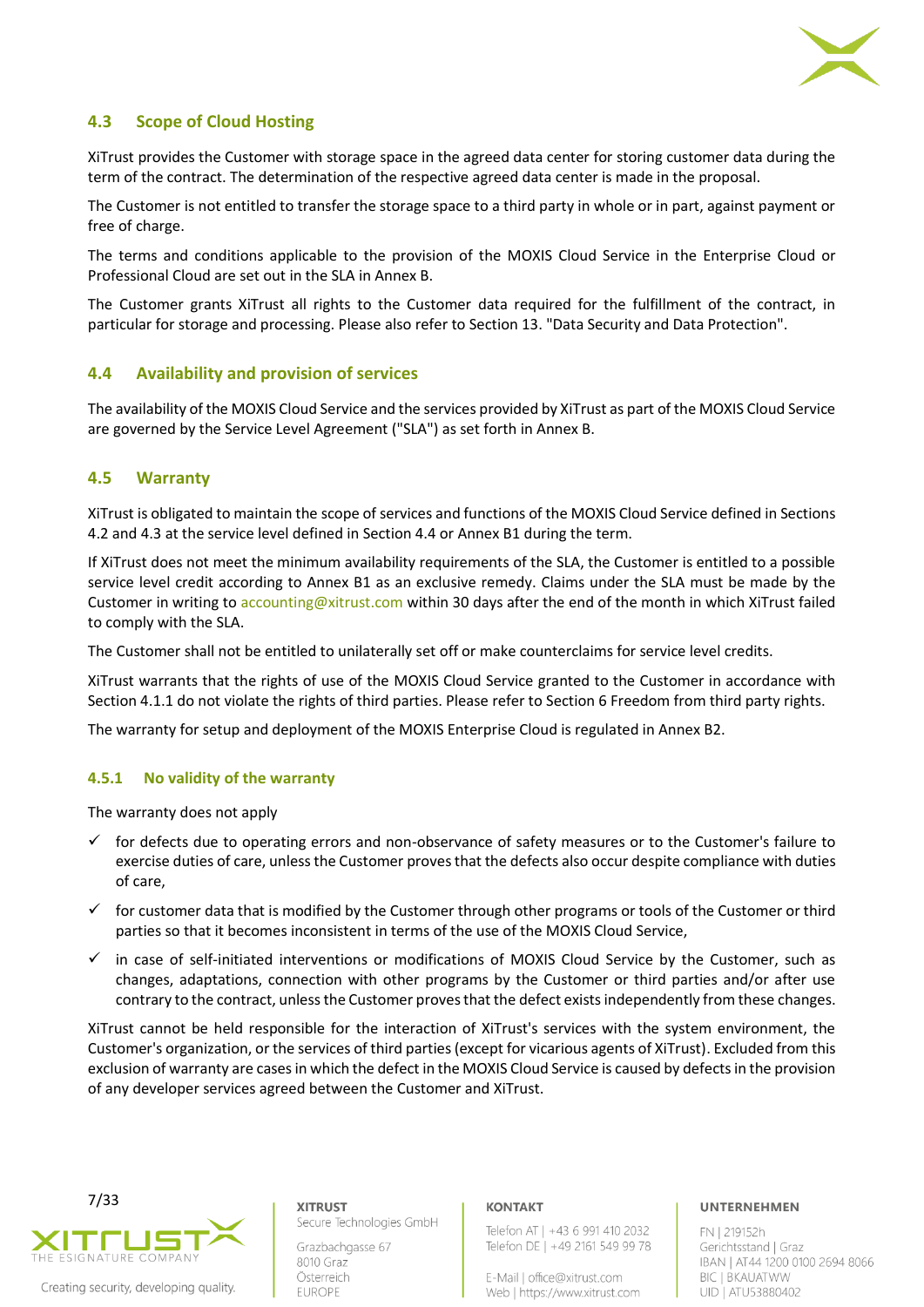

XiTrust offers no warranty for the results attained the MOXIS Cloud Service, to the extent they are based on the Customer's input. The Customer is therefore obliged to inform Authorized Users to check the content of the documents before signing them.

Force majeure, defined as labor disputes, natural disasters, pandemics, and transport blockades, as well as other circumstances beyond XiTrust's control, release XiTrust from its obligation to perform for as long as these circumstances persist.

# <span id="page-7-0"></span>**5. Liability - Compensation**

The Contractual Parties shall be mutually liable for damages by their employees or vicarious agents caused willfully or through gross negligence, as well as for personal injuries.

Any further liability, as well as liability for consequential damages, is excluded in any case.

In this context, the Customer undertakes to comply with reasonable damage mitigation obligations. In particular, the Customer shall

- Inform XiTrust immediately concerning any concrete or potentially impending damage,
- develop solutions to mitigate damage in cooperation with XiTrust, and
- resort to analogous processes in any case.

A statutory period of limitation of one year shall apply to all claims. Section 4.5.1 applies mutatis mutandis.

# <span id="page-7-1"></span>**6. Freedom from third party rights**

XiTrust indemnifies the Customer against all claims of third parties for the infringement of property or industrial property rights through its lawful use of MOXIS in accordance with the licensing agreement, provided that the Customer has immediately informed XiTrust in writing of the asserted claims, has not made any concessions, acknowledgments, or declarations equivalent to them, and – to the extent legally possible – has left the defense up to XiTrust, providing it with reasonable support or – if this is not legally possible – has defended itself against the asserted claims to the best of its ability with reasonable support from XiTrust.

If XiTrust has reason to believe or if it is determined that MOXIS may have infringed the property or industrial property rights of a third party, XiTrust has the option of either modifying MOXIS so that it is no longer in violation of the law (while retaining the contractually agreed properties and the rights of use granted) or procuring a license to continue using MOXIS.

In case none of these options is economically justifiable, XiTrust is entitled to terminate the contract, and XiTrust is obliged to refund the Customer the paid (project) fee for MOXIS and all other miscellaneous fees, such as in particular the maintenance costs, concurrently in exchange for the return of the deliverables provided by XiTrust, including MOXIS, and deducting any benefits derived.

Any claims for damages on the part of the Customer remain unaffected.

The parties shall notify one another immediately in writing (messages to XiTrust are to be directed to office@xitrust.com) in case claims are asserted against them due to infringement upon the industrial property rights of third parties.

The warranty of this Section shall not apply if the infringement of third party industrial property rights is caused due to conduct of the Customer which goes beyond the contractual use or which violates the contract.

In all other respects, the liability provisions pursuant to Section 5 shall apply.



**XITRUST** Secure Technologies GmbH

Grazbachgasse 67 8010 Graz Österreich **EUROPE** 

#### **KONTAKT**

Telefon AT | +43 6 991 410 2032 Telefon DE | +49 2161 549 99 78

E-Mail | office@xitrust.com Web | https://www.xitrust.com

### **UNTERNEHMEN**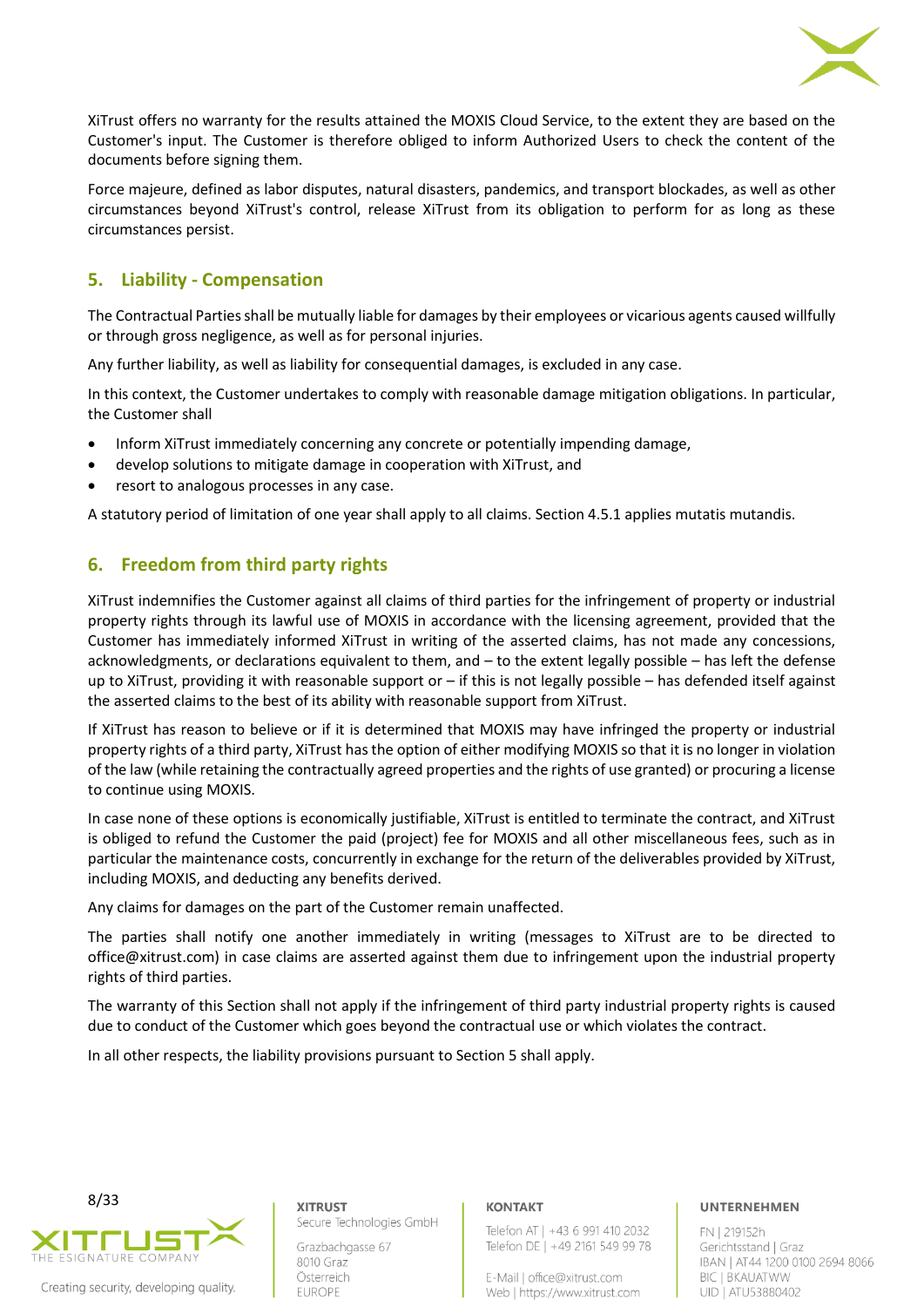

# <span id="page-8-0"></span>**7. Intellectual Property**

XiTrust is exclusively entitled to the property rights, copyrights and other intellectual property rights to MOXIS. Customer is granted the non-exclusive rights to use MOXIS Cloud Services set forth in these MOXIS Cloud Services Terms.

# <span id="page-8-1"></span>**8. Customer duties of care**

XiTrust points out that the fulfillment of duties of care by the Customer, affiliates, business partners, and authorized users, is an indispensable prerequisite for the provision of the MOXIS Cloud Services.

## <span id="page-8-2"></span>**8.1 Obligation to cooperate**

Customer is obligated to support XiTrust to the best of its ability in providing the MOXIS Cloud Service. The Customer is obligated to immediately provide XiTrust with all information and documents available that are necessary or useful for the performance of the service. The Customer shall specify a technically competent contact person for XiTrust, including representation arrangements, and provide XiTrust with the person's contact information.

### <span id="page-8-3"></span>**8.2 Duty to warn**

The Customer is obligated to warn XiTrust immediately if the Customer's own systems are compromised and access data, passwords, or electronic keys are spied out that can also be used to compromise the MOXIS Cloud Service or if malware is detected in the Customer's own system.

If the Customer recognizes or suspects that his own system has been or is being manipulated or misused, he must inform XiTrust immediately, and XiTrust will immediately revoke the certificate at the revocation service of the TSP. The Customer acknowledges that as a result of such a revocation, no more signatures can be processed via the affected system until a new client authentication certificate is issued through XiTrust and waives any claims whatsoever against XiTrust in this context.

The report to XiTrust can be sent by e-mail to support@xitrust.com or by phone on weekdays (i.e. from Monday to Friday, excluding Austrian public holidays, 24 Dec. and 31 Dec.) between 9:00 a.m. and 5:00 p.m. at +43 699 1410 2033. Unless XiTrust expressly determines that further use of the QRS module in XiTrust MOXIS in combination with the QES interface is permissible, no further signatures may be created via the QRS module in XiTrust MOXIS in combination with the QES interface.

## <span id="page-8-4"></span>**8.3 Compliance with minimum technical requirements**

The Customer is responsible for ensuring that the minimum technical requirements required for the contractual claim and use of the MOXIS Cloud Service and specified by XiTrust are met in accordance with Annex B.

## <span id="page-8-5"></span>**8.4 No disclosure of access authorization and data**

Passing on the Authorized Users' access authorization to the MOXIS Cloud Service contrary to the license conditions, in particular to unauthorized third parties, is not permitted. All access data must be kept protected so that third parties cannot access it. The Customer shall warn XiTrust immediately if there is any suspicion that unauthorized third parties may have gained knowledge of the access data. If there is a suspicion of unauthorized access to the access data by third parties, XiTrust is entitled to temporarily block the Customer's access to the MOXIS Cloud Service after notifying the Customer.



**XITRUST** Secure Technologies GmbH

Grazbachgasse 67 8010 Graz Österreich **FUROPE** 

#### **KONTAKT**

Telefon AT | +43 6 991 410 2032 Telefon DE | +49 2161 549 99 78

E-Mail | office@xitrust.com Web | https://www.xitrust.com

#### **UNTERNEHMEN**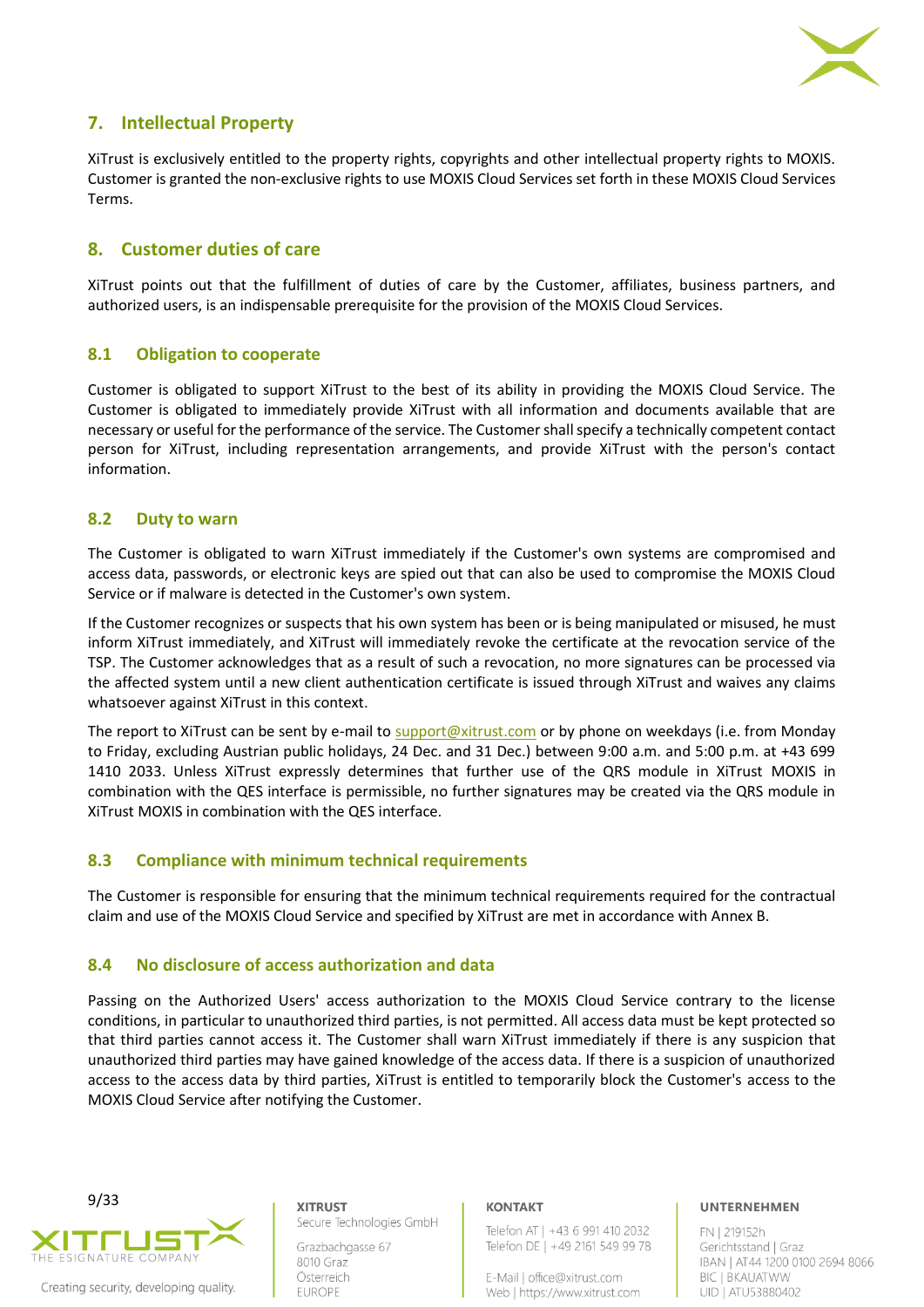

### <span id="page-9-0"></span>**8.5 Data security measures**

XiTrust points out that MOXIS is not an archiving system, in particular that it is no substitute for the audit-proof archiving of documents, and that customer data is deleted automatically on a regular basis. Therefore, the Customer is responsible for data backup.

## <span id="page-9-1"></span>**8.6 Compliance**

The parties mutually oblige, in connection with the use of the MOXIS Cloud Service, to adhere to the contract, all legal provisions that apply, in particular the GDPR and German Data Protection Act (DSG), and shall be mutually liable for this. The Customer also through affiliates and business partners of the Customer, and is liable to XiTrust for this.

### <span id="page-9-2"></span>**8.7 References**

The Customer gives his consent for XiTrust to name him and the project in question as a reference to third parties. Any further communications to third parties, in particular marketing measures, shall be coordinated with the Customer.

## <span id="page-9-3"></span>**9. Escalation management**

XiTrust always endeavors to solve problems quickly and efficiently. However, if a Customer's concern cannot be satisfactorily resolved by XiTrust employees or via software support, the Customer can send an e-mail describing the circumstances to office  $\omega$ xitrust.com, whereupon the company will seek a solution.

## <span id="page-9-4"></span>**10. Fees**

## <span id="page-9-5"></span>**10.1 Specified fee**

The MOXIS Cloud Service is provided exclusively for the fee specified by XiTrust in the proposal. The fee specified in the proposal is valid for annual advance payment of the monthly fees.

All fee components are subject to the respective applicable turnover tax. Payments are to be made by the Customer within 14 days of the invoice date without deduction. Objections to the invoice can only be asserted by the Customer in writing within 14 days of the invoice date, stating the reasons.

Value guarantee of all fees is expressly agreed. The consumer price index (CPI) currently published by Statistik Austria or an index replacing it serves as a measure for calculating the stability of value.

It is agreed that all index-based price increases, as well as price changes for purchased services from third parties, will be passed on to the Customer during the term of the contract.

The fee provision for setting up and deploying the MOXIS Enterprise Cloud is regulated in Annex B2.

The right of the Customer to set-off or counterclaims is excluded.

## <span id="page-9-6"></span>**10.2 Billing**

The MOXIS Cloud Service license fees are invoiced annually in advance. The license fees for additional licenses for the MOXIS Cloud Service acquired during a current contract year are charged for the remaining contract year as of the first day of the month in which the order is placed. With the beginning of the following contract year, all license fees can be charged in total.



**XITRUST** Secure Technologies GmbH

Grazbachgasse 67 8010 Graz Österreich **FUROPE** 

#### **KONTAKT**

Telefon AT | +43 6 991 410 2032 Telefon DE | +49 2161 549 99 78

E-Mail | office@xitrust.com Web | https://www.xitrust.com

#### **UNTERNEHMEN**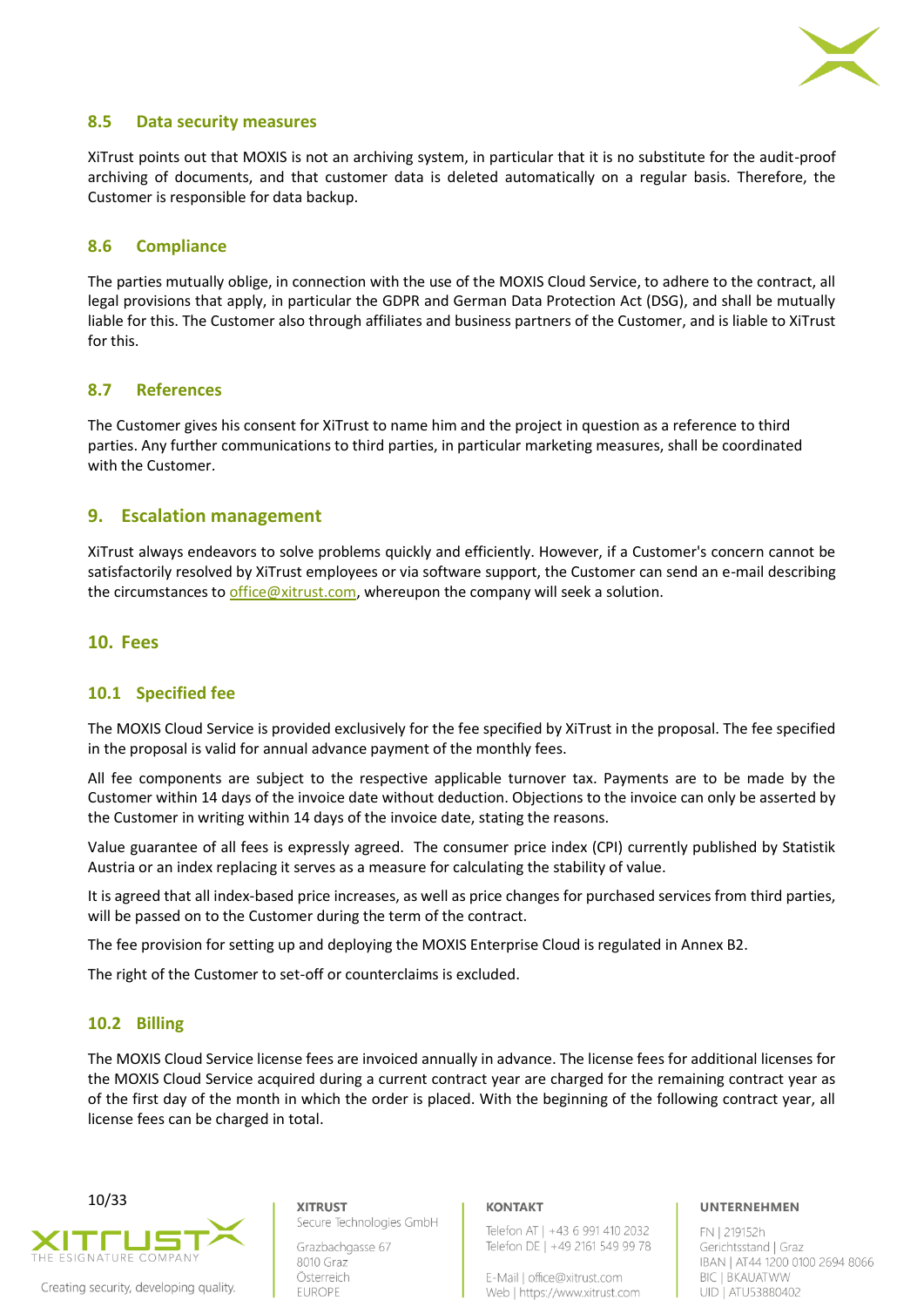

If the Customer requests quarterly invoicing in advance, a surcharge specified in the proposal will be added to the fee.

The billing of the number of signatures exceeding the contractually agreed number included takes place annually retroactively after assessment of the executed signatures. Please refer in particular to Section 4.1.2.

The billing for MOXIS Enterprise Cloud Setup and Deployment is governed in Annex B2

# <span id="page-10-0"></span>**10.3 Late payment**

If the Customer is in arrears with payment obligations, XiTrust is entitled, at its own discretion, to prohibit the Customer's use of the MOXIS Cloud Service and to refuse further services until all outstanding and due invoices have been settled in full, following a prior reminder and the setting of a reasonable grace period (under threat of otherwise being blocked). Further rights of XiTrust due to default of payment by the Customer (in particular to extraordinary termination of the contract) remain unaffected.

The Customer expressly acknowledges this, waiving any claim for damages or other claims against XiTrust.

# <span id="page-10-1"></span>**11. Contract term and contract termination**

# <span id="page-10-2"></span>**11.1 Contract term**

The contract has the initial term defined in the proposal, starting from the conclusion of contract ("minimum term"). Thereafter, the contract shall be extended by an additional contract year ("extension term") if it is not terminated in writing by one of the contracting parties with a notice period of 6 (six) months prior to the expiry of the minimum term or the respective extension term.

# <span id="page-10-3"></span>**11.2 Partial termination**

Partial termination of licenses is only permissible if the licensing terms are complied with, in particular the respective minimum term or extension term and the notice period. In this, the license may not fall below the respective minimum license quantity according to the licensing terms and conditions.

## <span id="page-10-4"></span>**11.3 Extraordinary termination**

The right of both contracting parties to extraordinary termination for good cause shall remain unaffected by Sections 11.1 and 11.2. Good cause is deemed to exist in particular in the event of any persistent and material breach of the provisions of the contract by one of the contracting parties, to the extent the contractual condition is not restored within a reasonable period of time, despite a prior written request by the terminating contracting party.

Good cause exists for XiTrust in particular if the Customer is in arrears with payment of the fee, if the Customer violates the terms concerning the granting of usage rights, in particular the licensing conditions, and does not remedy this breach despite being requested to do so by XiTrust within 30 days of the breach being noticed by XiTrust, or in some other way violates essential duties arising from the contract.

At its discretion, XiTrust may first temporarily block the Customer's access to the MOXIS Cloud Service if there is good cause on the part of the Customer and request the Customer to remedy the breach of duty or to fulfill the contract within a reasonable period of time. Other rights of XiTrust shall remain unaffected by this.

# <span id="page-10-5"></span>**11.4 Form of termination**

Any termination must be in writing to be effective.



**XITRUST** Secure Technologies GmbH

Grazbachgasse 67 8010 Graz Österreich **EUROPE** 

#### **KONTAKT**

Telefon AT | +43 6 991 410 2032 Telefon DE | +49 2161 549 99 78

E-Mail | office@xitrust.com Web | https://www.xitrust.com

### **UNTERNEHMEN**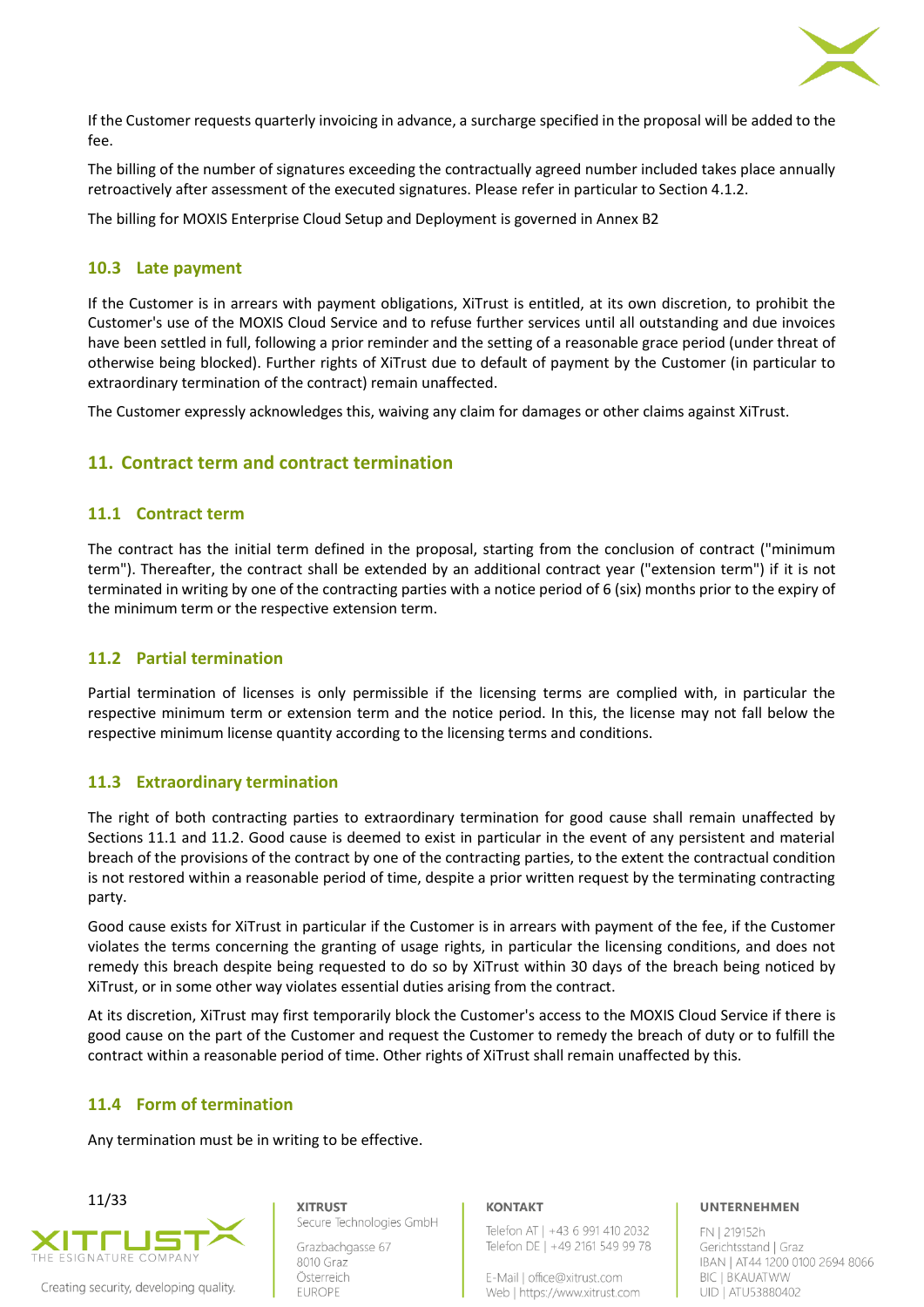

A notice of termination by the Customer to XiTrust is to be sent by e-mail to accounting@xitrust.com.

# <span id="page-11-0"></span>**11.5 Exit Management**

At the end of the term, the Customer is no longer entitled to use the MOXIS Cloud Service and XiTrust's confidential information.

For 30 calendar days after the end of the term, XiTrust will only grant the Customer and affiliates access to the MOXIS Cloud Service for the sole purpose of backing up data. The Customer's access will then be deactivated and the Customer data irrevocably deleted.

The MOXIS Cloud Service may not support the software that the Customer provides for extraction. XiTrust assumes no liability for the extraction of customer data.

In the event of termination of the contract, the Customer may be entitled to a pro rata refund of the fee paid in advance for the MOXIS Cloud Service for the period after the end of the term, unless there are justified reasons on the part of the Customer for XiTrust to retain the fee.

With exit management, XiTrust fulfills any return or deletion obligations.

# <span id="page-11-1"></span>**12. Confidentiality**

The Customer and XiTrust agree on a confidentiality obligation that applies without any time limit, whereby each of the parties is considered an Information Recipient.

# <span id="page-11-2"></span>**12.1 Definition of "confidential information"**

"Confidential Information" as defined in this Agreement includes all customer data and information, including trade and business secrets, and all other data, documents, calculations, copies and other materials communicated, delivered or otherwise made available to the Information Recipient by the other party, whether written, verbal, stored electronically or in some other form. Confidential information shall also include any information developed by the Information Recipient on the basis of information provided by the other party.

# <span id="page-11-3"></span>**12.2 Confidentiality agreement**

The Information Recipient obliges to keep all confidential information

(a) top secret and to treat it confidentially and not to disclose it to any third party without prior written consent of the other party – except for the performance of the contract and

(b) exclusively for purposes of fulfilling contractual duties – and in particular not to use or exploit it (directly or indirectly) for own or third-party business purposes.

The Information Recipient shall also impose the obligations under this Agreement on its employees and consultants and shall be liable to the other party for their compliance with the obligations under this Agreement.

# <span id="page-11-4"></span>**12.3 Exceptions**

The obligation to keep the confidential information confidential shall not apply to the extent that

(a) confidential information is public knowledge or is demonstrably already known to the Information Recipient at the time it is provided by the other party, without that knowledge being based on a breach of confidentiality obligations by a third party; or

(b) the Information Recipient has a legal obligation to disclose it (for example, to public authorities).



**XITRUST** Secure Technologies GmbH

Grazbachgasse 67 8010 Graz Österreich **EUROPE** 

#### **KONTAKT**

Telefon AT | +43 6 991 410 2032 Telefon DE | +49 2161 549 99 78

E-Mail | office@xitrust.com Web | https://www.xitrust.com

### **UNTERNEHMEN**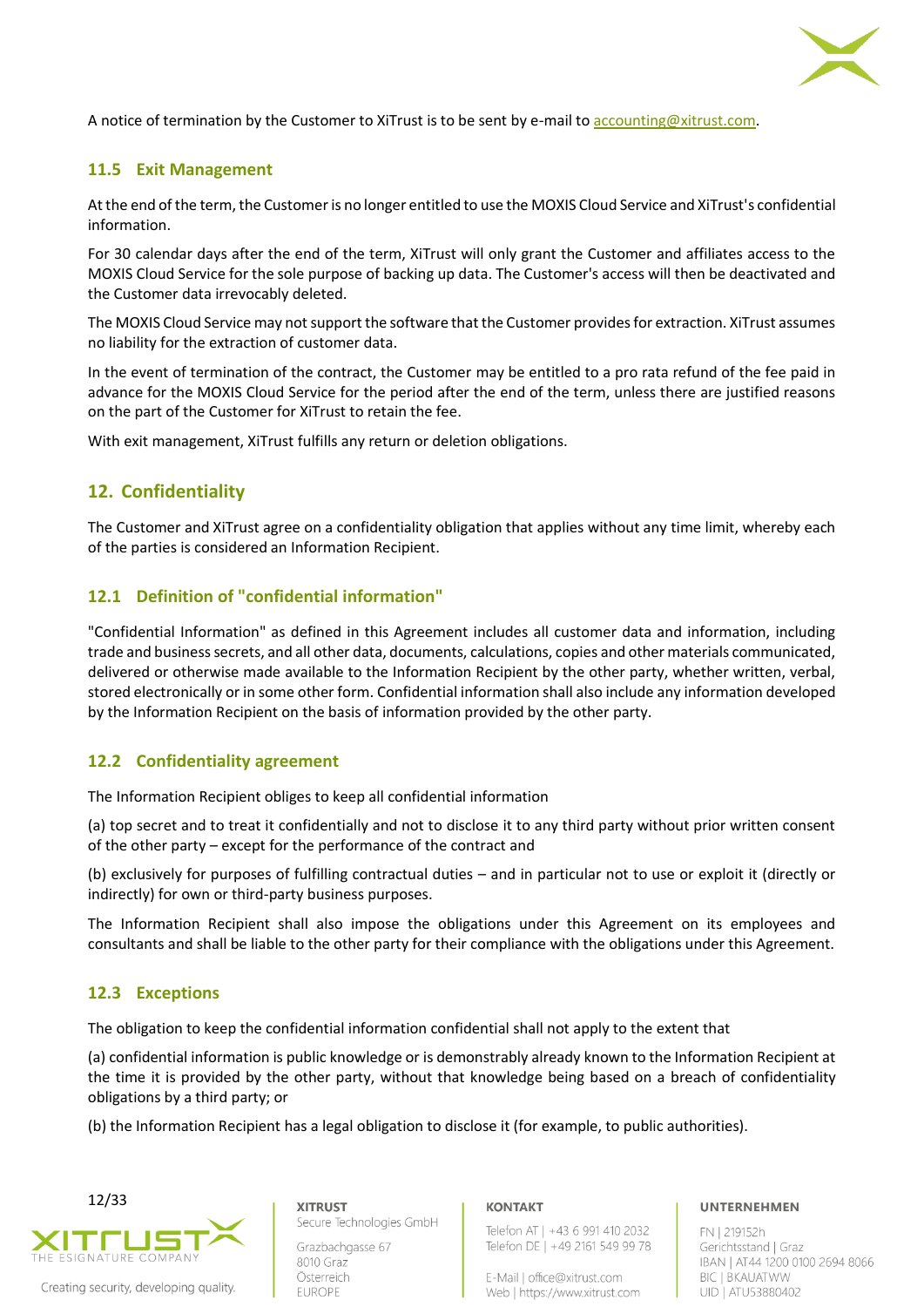

In case of a disclosure obligation pursuant to Section 12.3 lit (b), the Information Recipient shall inform the other party in writing of the reasons for and scope of the disclosure prior to disclosure – or, if information cannot be provided prior to disclosure, immediately after disclosure.

This does not apply to confidential information which the Information Recipient is required to retain by law or by an official legal act.

# <span id="page-12-0"></span>**13. Data Security and Data Protection**

The data security measures are set out in the Service Level Agreement in accordance with Annex B and in the Technical and Organizational Measures in accordance with Annex C2. XiTrust is entitled to modify the security measures as long as they do not fall below the corresponding security or data protection level.

XiTrust is the data protection processor for the Customer with regard to the provision of the MOXIS Cloud Service. Pursuant to Art. 28 GDPR, the Customer and XiTrust are entering into a Data Processing Agreement ("DPA") according to Annex C.

# <span id="page-12-1"></span>**14. Changes, updates and notifications**

Communications and notices to the Customer shall be made electronically by e-mail. The Customer obliges to keep its contact information up to date.

XiTrust may amend these MOXIS Cloud Service Terms at any time to reflect any changes in law or changes to the MOXIS Cloud Service.

XiTrust publishes the amended provisions on the website with the "date of last update". Notifications of upcoming changes to the MOXIS Cloud Service Terms will be emailed to the Customer at least 30 days prior to the effective date.

If the Customer has a justifiable reason to object to the change, the Customer may terminate the Agreement (limited to the MOXIS Cloud Service to which the change applies) by written notice to XiTrust within 30 days from the date of XiTrust's notice of the change, effective on a date specified by the Customer.

If the Customer does not object for a justified reason within this period, the updated provisions shall apply to the Customer as of the day on which they become effective.

# <span id="page-12-2"></span>**15. Other provisions**

The contract shall be governed exclusively by Austrian law, excluding the conflict of laws rules and the UN Convention on Contracts for the International Sale of Goods.

Any legal transaction fees shall be borne by the Customer.

All disputes arising out of or in connection with the contract, including the question of its formation, validity, dissolution or nullity, shall be subject to the exclusive jurisdiction of the competent court in Graz, Austria.

The contract is final. No verbal ancillary agreements of any kind exist whatsoever.

Amendments to the contract require the written form; this also applies to an amendment to dispense with the written form requirement.

If any of the provisions of this contract should prove to be wholly or partially invalid, or if a loophole should arise, the validity of the remaining provisions of the contract shall not be affected. The contracting parties are obliged to agree on an effective provision that comes as close as possible to the intended content of the ineffective provision or the loophole in order to replace the ineffective provision or to fill the loophole.



**XITRUST** Secure Technologies GmbH

Grazbachgasse 67 8010 Graz Österreich **FUROPE** 

#### **KONTAKT**

Telefon AT | +43 6 991 410 2032 Telefon DE | +49 2161 549 99 78

E-Mail | office@xitrust.com Web | https://www.xitrust.com

### **UNTERNEHMEN**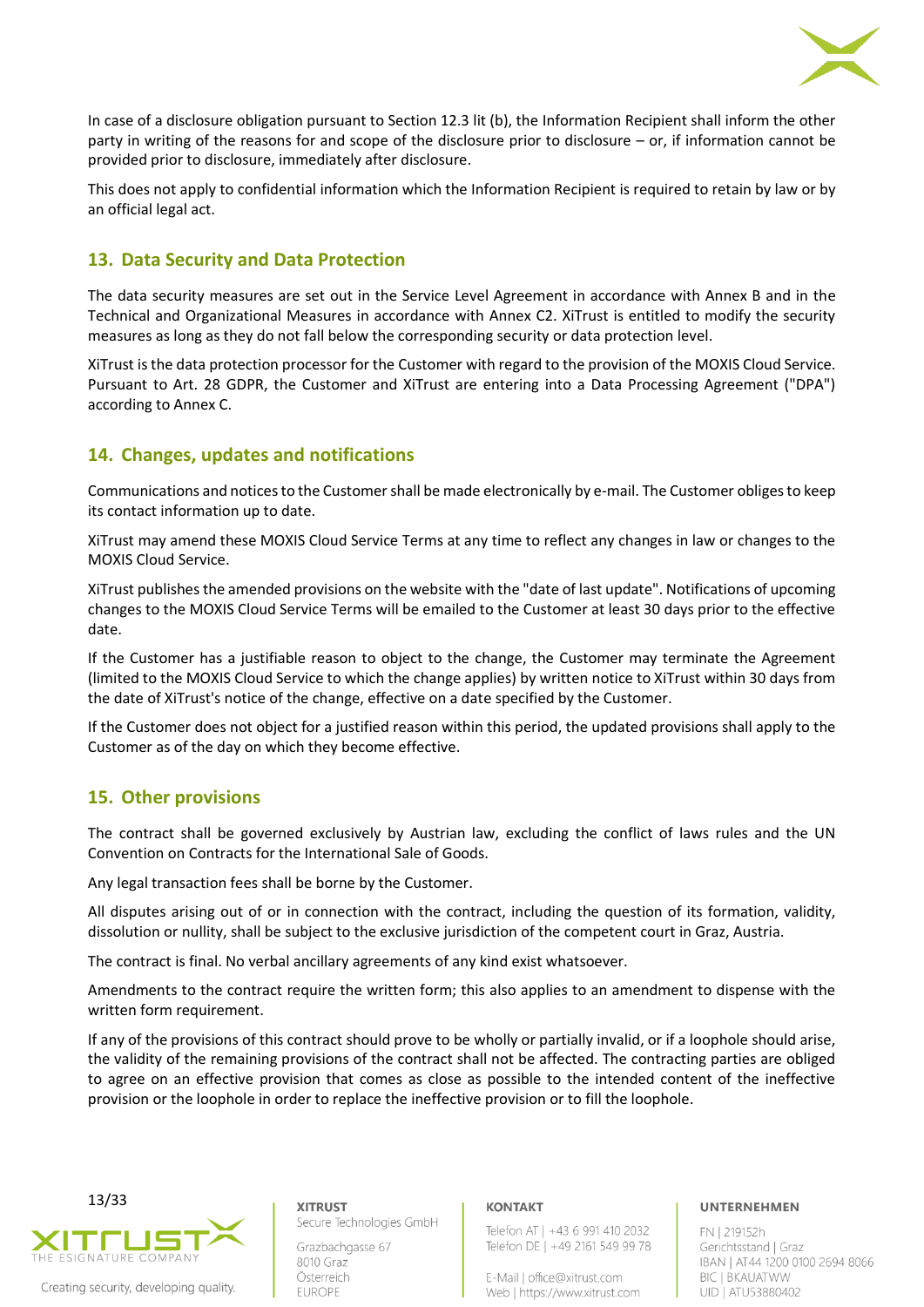

# <span id="page-13-0"></span>**16. Annexes**

Annex A Licensing Terms

Annex B: Service level agreement

Annex B2: MOXIS Enterprise Cloud Services - Setup and Deployment

Annex C: Agreement on order processing according to Art. 28 GDPR, including

Attachment 1 to Annex C – Subject, purpose and duration of the processing of personal data

Attachment 2 to Annex C – Technical and Organizational Measures



**XITRUST** Secure Technologies GmbH

Grazbachgasse 67 8010 Graz Österreich EUROPE

### **KONTAKT**

Telefon AT | +43 6 991 410 2032 Telefon DE | +49 2161 549 99 78

E-Mail | office@xitrust.com Web | https://www.xitrust.com

### **UNTERNEHMEN**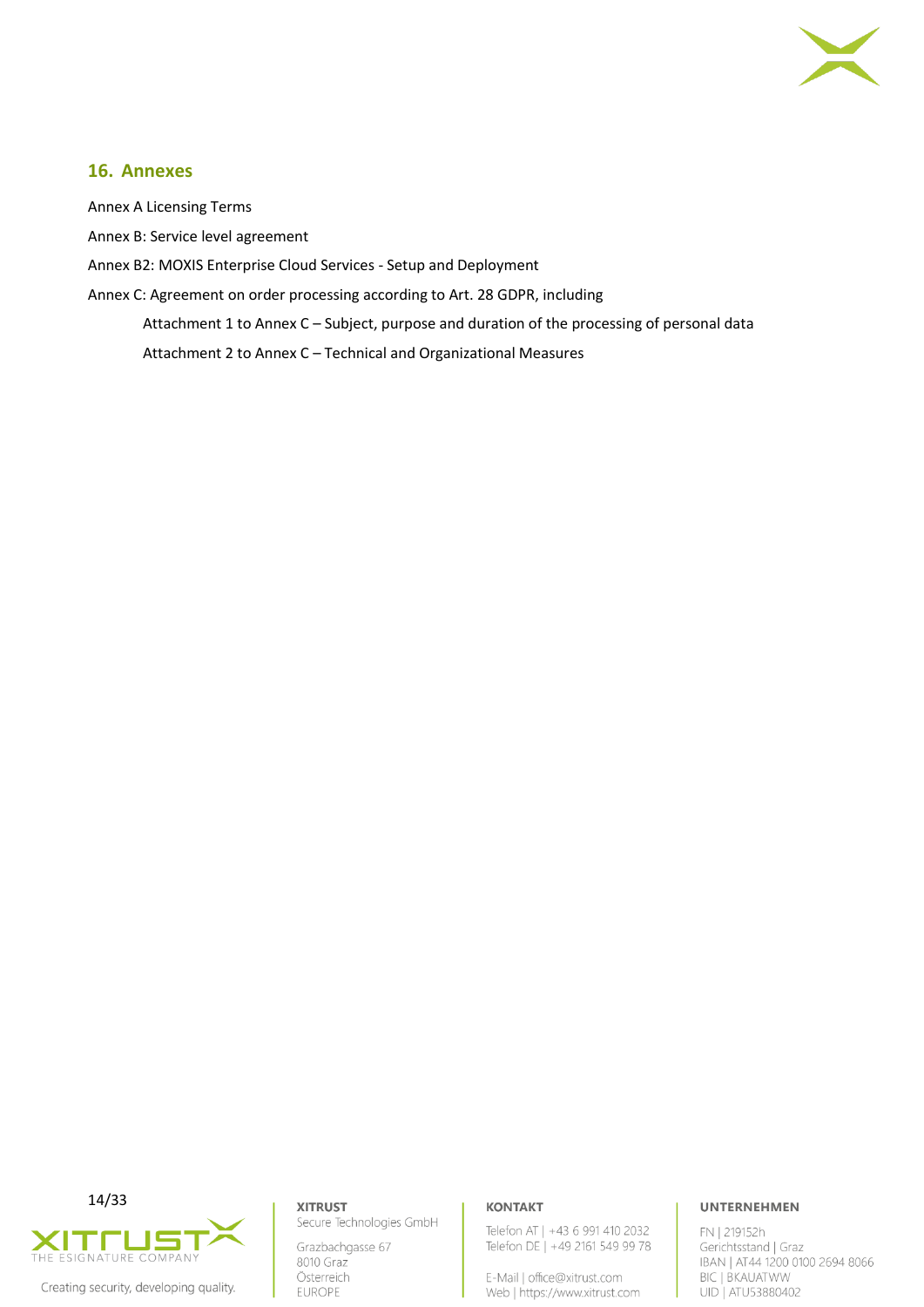

# <span id="page-14-0"></span>**Annex A** – **Licensing Terms**

The licensing conditions according to the proposal and Annex A apply to the use of the MOXIS Cloud Service.

A **team user** is a natural person who is authorized to use the MOXIS Cloud Service in the directory of the Customer or its affiliates. That is why the number of team users to be licensed must correspond to the number of natural persons authorized in the directory to use the MOXIS Cloud Service with their names. Customer must purchase the required number of team user licenses prior to using the MOXIS Cloud Service. The purchase of any additionally required team user licenses by the Customer must also be made before the MOXIS Cloud Service is used by other natural persons.

The MOXIS Cloud Service may not be used by 2 or more persons claiming to be the same team user or by generic and non-natural persons (e.g. departments). The access details for the MOXIS Cloud Service are not allowed to be used more than once or by more than one person at the same time. However, they may be transferred from one person to another if the original user is no longer authorized to use the MOXIS Cloud Service in the directory.

If a team user is not an employee of the Customer or its affiliates, his use of MOXIS is permitted only for processing the Customer's own business transactions and those of its affiliates.

Indirect use: If orders are handed over in MOXIS per web service for processing, it is necessary for the client to be licensed as a team user.

The price for a team user results from the average allocation of the rights to the natural persons of a company authorized to use the MOXIS Cloud Service in the directory (creating orders, signing, approving etc.).

**An internal and external guest user** is a natural person who is not a team user, but who is invited by a team user via the corresponding functionality of MOXIS to jointly sign a job. External guest users are business partners of the Customer or other natural persons. Internal guest users are employees of the Customer or its affiliates. Internal guest users may be invited once per quarter by team users to collaboratively sign a job.

**Administrators** have administrative rights only and are not included in the number of team users to be licensed.

An **order** is any individual process for providing a document with an electronic signature, from its creation by the client to its successful or unsuccessful completion by the signature or refusal of all invitees. The successful completion of an order provides the document with an electronic signature.

**Parallel guest user orders** are the open orders that are in the respective customer file at the same time. The number of parallel jobs involving at least one guest user is limited depending on the hosting variant (Professional Cloud or Enterprise Cloud).

A **batch/batch signature** consists of the simultaneous signature of up to a max. of 100 open orders per team user in a single procedure via the relevant functionality in MOXIS. For each such transaction, only one QES or SES signature is used from the common credit pool (batch signature).

A **QES signature** is a qualified electronic signature in accordance with Regulation (EU) No. 910/2014 on electronic identification and trust services for electronic transactions in the internal market (eIDAS Regulation) or in accordance with the Federal Law on Certification Services in the Area of Electronic Signature (Federal Electronic Signature Act, ZertES). The QES signature is based on a qualified eIDAS certificate of the signatory. In addition to



**XITRUST** Secure Technologies GmbH

Grazbachgasse 67 8010 Graz Österreich EUROPE

#### **KONTAKT**

Telefon AT | +43 6 991 410 2032 Telefon DE | +49 2161 549 99 78

E-Mail | office@xitrust.com Web | https://www.xitrust.com

### **UNTERNEHMEN**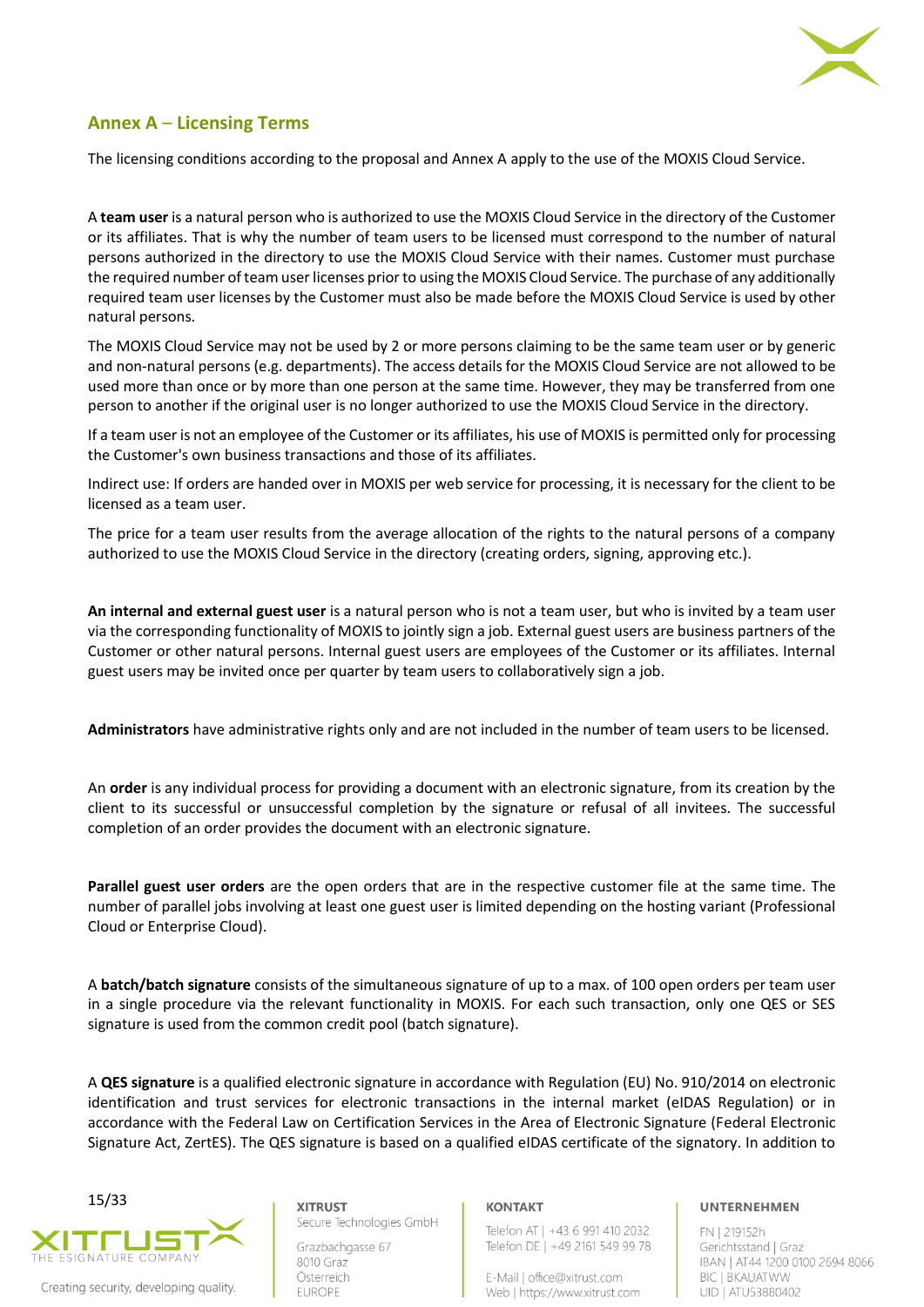

guaranteeing the authenticity and integrity of the document, specifying the time and place of the signature, visualizing the signatory's personal signature image and other information, the QES ensures the signatory's identity in accordance with the highest possible legal requirements.

**SES signature** is a simple electronic signature (=simple/standard) according to the eIDAS regulation or ZertES. This does not require a certificate from the signatory. In MOXIS Cloud, the SES is represented by an electronic seal, ensuring authenticity and integrity of the document, as well as the time and place of the signature. The visualization occurs by embedding the personal signature image of the signatory.

A **seal** is an electronic seal in accordance with the eIDAS regulation or ZertES. Depending on the hosting version, this is either in the name of the Customer or "XiTrust Secure Technologies GmbH".

**Certificate** for electronic signatures according to the eIDAS regulation or ZertES is an electronic certificate linking electronic signature validation data to a natural person and confirming at least the name or pseudonym of this person. The identity is confirmed by the qualified trust service provider or the certification service provider in accordance with the highest possible legal requirements.

**Signature Credit Pool** refers to the respective annual total of SES or QES signatures available to the Customer. Each team user draws from this common pool with each signature rendered.

**Fair-use signature exceedance** refers to a one-time exceedance of the available QES and/or SES signature credit pool of up to 2% within a contract year, which does not result in any additional billing. If the available quota is exceeded again within a contract year, the additional signatures equivalent to the exceedance will be charged. The applicability of fair use is determined in the proposal.

**Directory** refers to (a) the electronic directory service of the Customer or its affiliates, representing the authorization structure of its employees or (b) the electronic team user directory in MOXIS, which represents the authorizations of the team users of the Customer or its affiliates.



Creating security, developing quality.

**XITRUST** Secure Technologies GmbH

Grazbachgasse 67 8010 Graz Österreich **EUROPE** 

### **KONTAKT**

Telefon AT | +43 6 991 410 2032 Telefon DE | +49 2161 549 99 78

E-Mail | office@xitrust.com Web | https://www.xitrust.com

### **UNTERNEHMEN**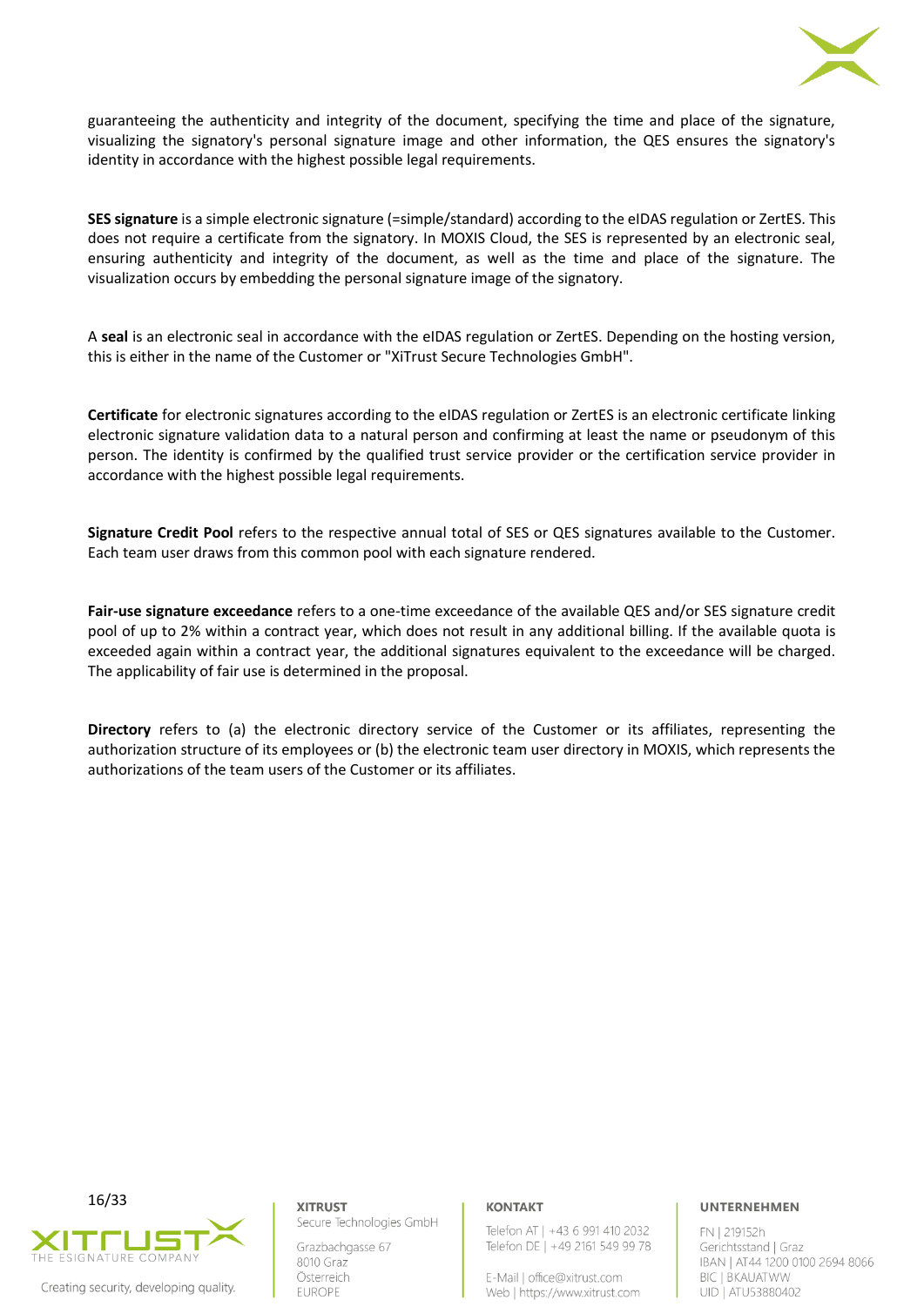

# <span id="page-16-0"></span>**Annex B1: Service Level Agreement (SLA)**

The SLA governs the scope of functions and availability of the MOXIS Cloud Service and the services provided by XiTrust as part of the MOXIS Cloud Service.

Failure by XiTrust to meet and maintain the service levels for the MOXIS Cloud Service as described in this SLA will entitle Customer to a Service Level Credit, if applicable.

# <span id="page-16-1"></span>**1. MOXIS Cloud Service**

### <span id="page-16-2"></span>**1.1 Features**

The documentation current upon conclusion of contract is made available at the latest with access to the MOXIS Cloud Service.

The respective current range of functions of the MOXIS Cloud Service is made available in a "feature list" that can be retrieved online as an overview, available at [https://www.xitrust.com/ en/products/xitrust-moxis/moxis](https://www.xitrust.com/en/products/xitrust-moxis/moxis-features-and-pricing/)[features-and-pricing/.](https://www.xitrust.com/en/products/xitrust-moxis/moxis-features-and-pricing/)

## <span id="page-16-3"></span>**1.2 Minimum technical requirements**

- ✓ Supported browsers: Microsoft Edge, Google Chrome, Safari, Mozilla Firefox, each in the current version
- $\checkmark$  Internet connection: the Customer is responsible for establishing a sufficient connection via Internet to the MOXIS Cloud Service as a web-based on-demand solution
- $\checkmark$  Password Guideline: according to the minimum requirements specified in MOXIS

## <span id="page-16-4"></span>**1.3 MOXIS Professional Cloud and MOXIS Enterprise Cloud**

MOXIS Professional Cloud refers to the hosting of the MOXIS Cloud Service in the data center in an entire virtual environment. The login to the Customer instance is available under a personalized URL (https://kunde.moxis.cloud).

MOXIS Enterprise Cloud refers to the hosting of the MOXIS Cloud Service and additionally the possibility of implementing customer-specific processes in the data center in a separate virtual environment and a login to the dedicated customer instance, accessible under a VPN-protected personalized URL (https://moxis.kunde.com). For the Enterprise Cloud hosting variant, Annex B2 for setup and deployment applies in addition to the MOXIS Cloud Service Terms.

# <span id="page-16-5"></span>**2. Service level**

## <span id="page-16-6"></span>**2.1 Definitions**

- ✓ Downtime, excluding Planned Downtime, refers to those periods during which the MOXIS Cloud Service is unavailable to Authorized Users.
- ✓ Planned Downtime refers to downtime associated with network, hardware, or service maintenance or upgrades or updates announced by XiTrust. A service level credit is not available for planned downtime.
- Service level credit is the percentage of the applicable monthly fee that is credited to the Customer after XiTrust approves the claim.



Secure Technologies GmbH

**XITRUST** 

Grazbachgasse 67 8010 Graz Österreich **EUROPE** 

#### **KONTAKT**

Telefon AT | +43 6 991 410 2032 Telefon DE | +49 2161 549 99 78

E-Mail | office@xitrust.com Web | https://www.xitrust.com

### **UNTERNEHMEN**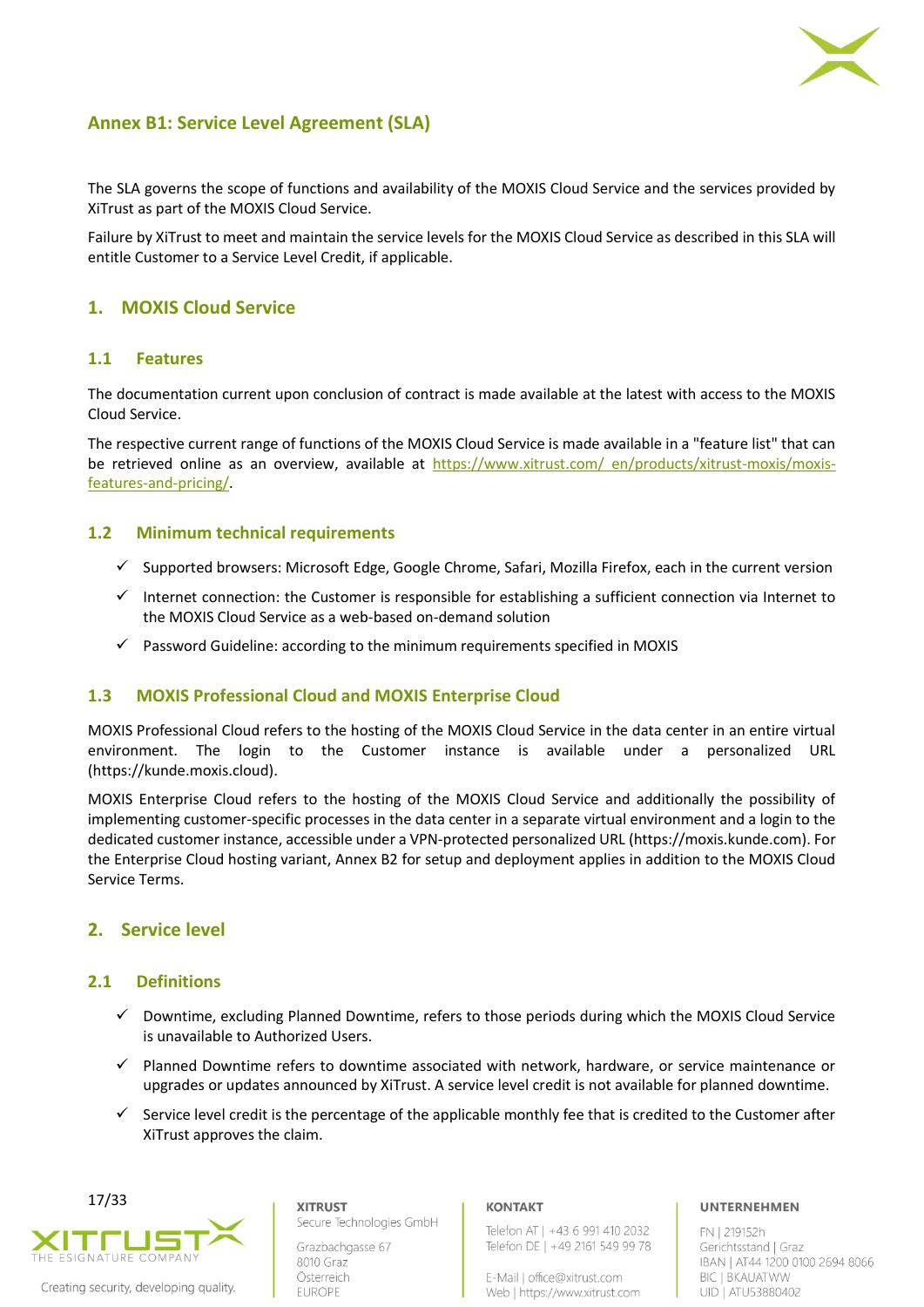

- ✓ Applicable Monthly Fee refers to the fee actually paid by Customer for the MOXIS Cloud Service for the month in which a service level credit is granted.
- ✓ Applicable monthly period refers to a calendar month in which XiTrust guarantees the Customer a monthly service level.
- Monthly service level refers to the performance indicator(s) that XiTrust commits to meet in providing the Services, as set forth in this SLA.

| If the aggregate downtime of the MOXIS Cloud Service within an<br>applicable monthly period exceeds | then a service level credit<br>of: |
|-----------------------------------------------------------------------------------------------------|------------------------------------|
| 3.6 hours (corresponds to a monthly service level of 99.5 %)                                        | 25%                                |
| 7.2 hours (corresponds to a monthly service level of 99 %)                                          | 50%                                |
| 24 hours (corresponds to a monthly service level of 96.66 %)                                        | 75%                                |

 $\checkmark$  Incident is any single event or group of events that results in downtime.

In order for XiTrust to assess any claims for a service level credit, the Customer submits all information necessary for the assessment to XiTrust in accordance with the above obligations to cooperate. The report must contain sufficient information to allow XiTrust to track the failure on its own equipment and must include, at a minimum, (i) a detailed description of the incident, (ii) details of the time and duration of the incident, (iii) the number and locations (if applicable) of users affected, and (iv) a description of attempts to independently resolve the incident after it occurred.

XiTrust agrees to process potential claims based on all available information within 45 days of receipt. If the Customer's claim to a service level credit is confirmed by XiTrust, XiTrust will apply this credit to the applicable fee. Upon request, XiTrust will provide the Customer with the actual achieved availability of the MOXIS Cloud Service for the applicable monthly period. The Customer is not entitled to unilaterally set off any service level credit. The service level credit is available to the Customer as an exclusive remedy for falling below the contractually agreed monthly service level.

A service level credit due to downtime is not available in particular in the following cases:

- $\checkmark$  due to cases of force majeure (e.g. natural disasters, wars, terrorist attacks, government measures, network or equipment failures outside the hosting data centers, etc.)
- $\checkmark$  due to use of services, software or hardware by the Customer that do not meet the minimum technical requirements specified by XiTrust
- $\checkmark$  due to unauthorized actions or omission of required actions by the Customer or third parties entrusted by the Customer
- ✓ the Customer's failure to maintain required configurations, use supported services, software or hardware, or other improper use of the MOXIS Cloud Service that is inconsistent with the features and functions of the MOXIS Cloud Service
- $\checkmark$  for use of licenses that do not comply with the agreed licensing terms as set out in Annex A



Creating security, developing quality.

**XITRUST** Secure Technologies GmbH

Grazbachgasse 67 8010 Graz Österreich **EUROPE** 

### **KONTAKT**

Telefon AT | +43 6 991 410 2032 Telefon DE | +49 2161 549 99 78

E-Mail | office@xitrust.com Web | https://www.xitrust.com

### **UNTERNEHMEN**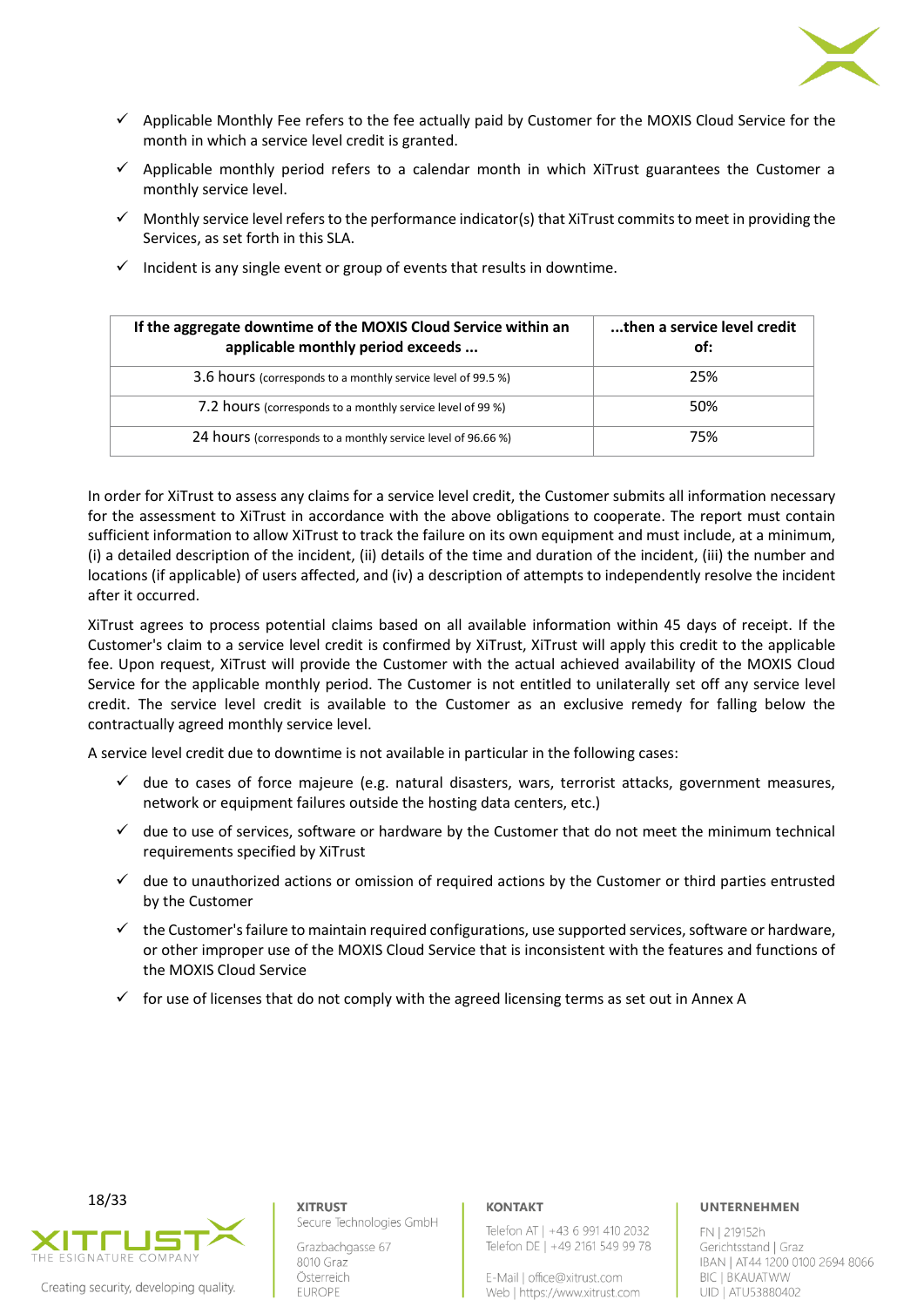

# <span id="page-18-0"></span>**3. Maintenance and support services**

### <span id="page-18-1"></span>**3.1 Software maintenance**

### <span id="page-18-2"></span>**3.1.1 Services**

XiTrust provides the following services as part of software maintenance:

- $\checkmark$  Supply of upgrades for the Customer. Upgrades are periodic updates of major releases (for example, version 3.0, version 4.0, ...) and include program changes that require a reorganization of the program.
- $\checkmark$  Installation of updates and service packs. Updates are periodic updates to major releases (e.g. version 3.1, version 3.2, ...) due to necessary technical innovations.
- $\checkmark$  Supply of service packs only for the latest update provided by XiTrust. Service packs are program modifications to fix errors. An error is said to exist if the software does not fulfill the function specified in the performance description, delivers incorrect results, interrupts running in an uncontrolled manner or does not function properly in any other way, so that the use of the program is impossible or considerably impaired.

# <span id="page-18-3"></span>**3.2 Software support**

Support entails answering inquiries from the Customer regarding the use of the software ("support inquiry") and the fixing of software errors ("error message"). A software error exists if the intended functionality of the software is significantly impaired.

### <span id="page-18-4"></span>**3.2.1 Support Levels**

**1 st Level Support:** The Customer is obliged to become informed about basis support cases via the FAQ, available a[t https://www.xitrust.com/moxis-as-a-service-faq/](https://www.xitrust.com/moxis-as-a-service-faq/) and to try to solve them on its own.

2<sup>nd</sup> Level Support: If there is an error that exceeds 1<sup>st</sup> level support, the Customer can contact the 2<sup>nd</sup> level support at XiTrust.

The following framework provisions apply:

- $\checkmark$  Support is provided to the Customer by the support staff of XiTrust or third parties contracted by XiTrust during XiTrust's business hours.
- ✓ XiTrust business hours are Monday through Friday from 9:00 a.m. to 5:00 p.m. on business days.

### <span id="page-18-5"></span>**3.2.2 Error messages**

The following channels are available to the Customer for reporting software errors and support requests:

- $\checkmark$  by phone at +43 699 1410 2033 (exclusively during XiTrust business hours)
- $\checkmark$  by e-mail with requested confirmation of access to the e-mail address support@xitrust.com (around the clock, response by XiTrust, however, only during XiTrust business hours)

Reporting of a software error (error message) must meet the following requirements, regardless of the channel:

- $\checkmark$  The message must contain sufficient information to allow XiTrust to track the problem on its own systems.
- $\checkmark$  The message must contain the indication of the program function and the text of the software error message.

19/33 THE ESIGNATURE COMPANY

Creating security, developing quality.

**XITRUST** Secure Technologies GmbH

Grazbachgasse 67 8010 Graz Österreich

**EUROPE** 

### **KONTAKT**

Telefon AT | +43 6 991 410 2032 Telefon DE | +49 2161 549 99 78

E-Mail | office@xitrust.com Web | https://www.xitrust.com

### **UNTERNEHMEN**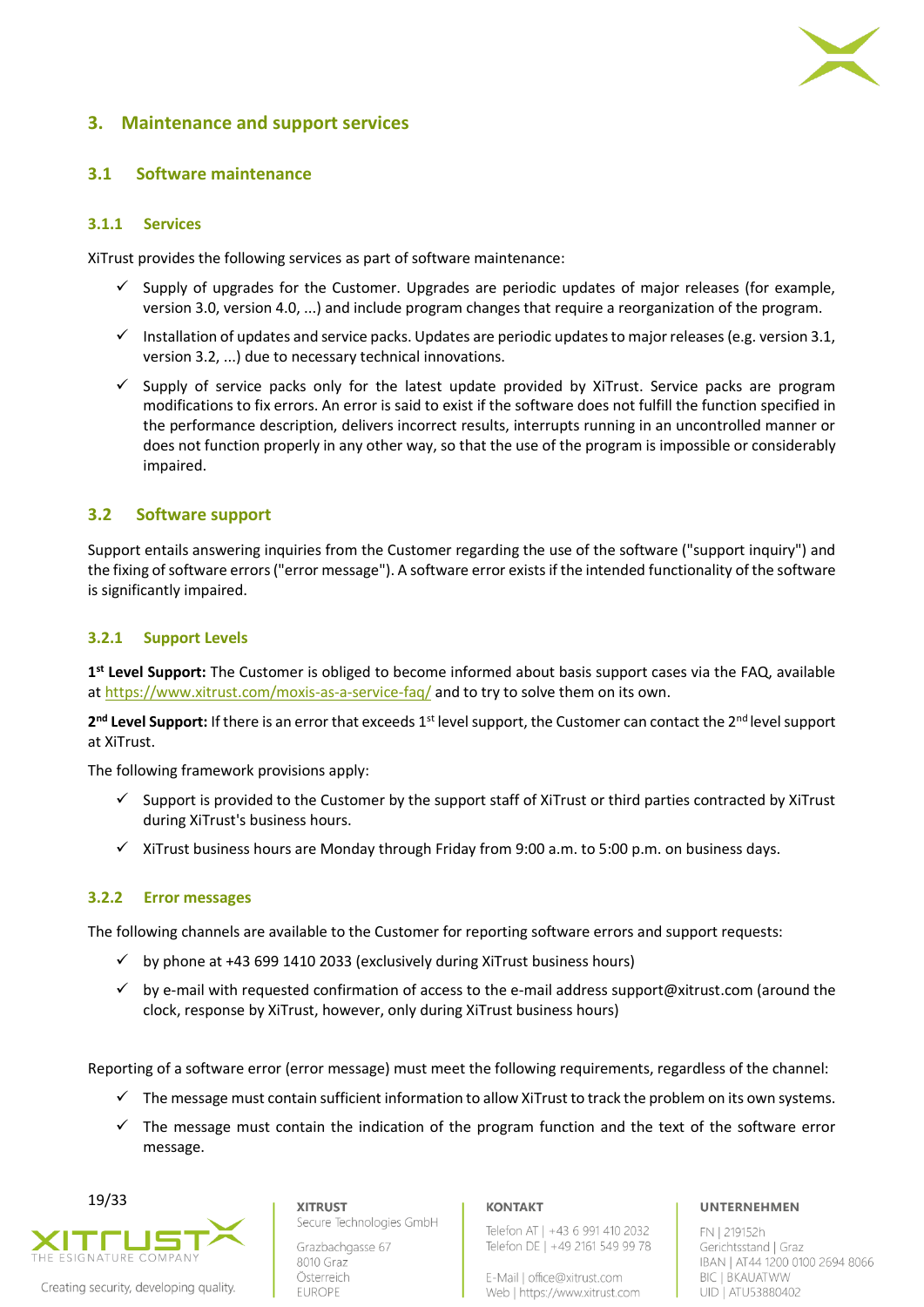

 $\checkmark$  The message must contain a precise description of the error and describe the effects of the error.

### **Obligations of the Customer to cooperate in the event of error messages:**

The Customer shall provide all documents and data required for error diagnosis and support XiTrust by providing sufficient qualified operating personnel free of charge and all other cooperation services required for error diagnosis and troubleshooting.

The Customer is also to make configuration files, screenshots, or similar materials available upon XiTrust's request.

### <span id="page-19-0"></span>**3.2.3 Response times**

Upon receiving an error message, XiTrust will inform the contact person designated by the Customer within the response times, usually by e-mail, in exceptional cases also by phone, about the processing of the error message and, if necessary, possible solutions to the problem. The type of problem resolution is determined by XiTrust. If the reported problem is based on a software error, XiTrust will remedy this error within a reasonable period of time, usually as part of the next update or service pack. In particularly urgent cases, XiTrust will immediately provide the Customer with problem-solving software (hot fix), where available.

| Priority | <b>Initial</b><br>response after | Qualified<br>response after | <b>Status Update</b> | <b>Temporary</b><br>solution after | Permanent<br>solution     |
|----------|----------------------------------|-----------------------------|----------------------|------------------------------------|---------------------------|
|          | 5 hrs.                           | 7 hrs.                      | daily                | $1.5$ days                         | Hot fix                   |
| 2        | 8 hrs.                           | 2 days                      | every 2 days         | 7 days                             | Service Pack              |
| 3        | 12 hrs.                          | 5 days                      | every week           | 4 weeks                            | Service Pack or<br>Update |
| 4        | 12 hrs.                          | 10 days                     | $n.a.*$              | n.a.                               | n.a.                      |
| 5        | 24 hrs.                          | n.a.                        | n.a.                 | n.a.                               | n.a.                      |

XiTrust guarantees compliance with the following response times within XiTrust's business hours:

\*n.a.= not applicable

Priority 1 - Total failure of the MOXIS Cloud Service: This type of problem has lasting impact on the implementation of business objectives and requires rapid response and resolution. An example is a complete failure of one of the MOXIS system components.

Priority 2 - Failure of a major feature: This type of problem also requires a rapid response and resolution. Examples are software crashes during runtime or the failure of an interface to the software.

Priority 3 - A feature works differently than documented: A feature of the software does not work as described in the documentation. The Customer's production operation is not in jeopardy, but the software does not behave according to specification, and a workaround is required.

Priority 4 - This type of issue is general in nature and involves questions about how the software behaves. Questions of this priority can typically be answered right away.

Priority 5 - Functional enhancements: Customer requests for functional enhancements are also documented via XiTrust Support.

## <span id="page-19-1"></span>**3.3 Not included in software maintenance or software support, in particular, are**

### $\checkmark$  Software support and software maintenance services outside XiTrust business hours

20/33



Creating security, developing quality.

**XITRUST** Secure Technologies GmbH

Grazbachgasse 67 8010 Graz Österreich **EUROPE** 

**KONTAKT** 

Telefon AT | +43 6 991 410 2032 Telefon DE | +49 2161 549 99 78

E-Mail | office@xitrust.com Web | https://www.xitrust.com

### **UNTERNEHMEN**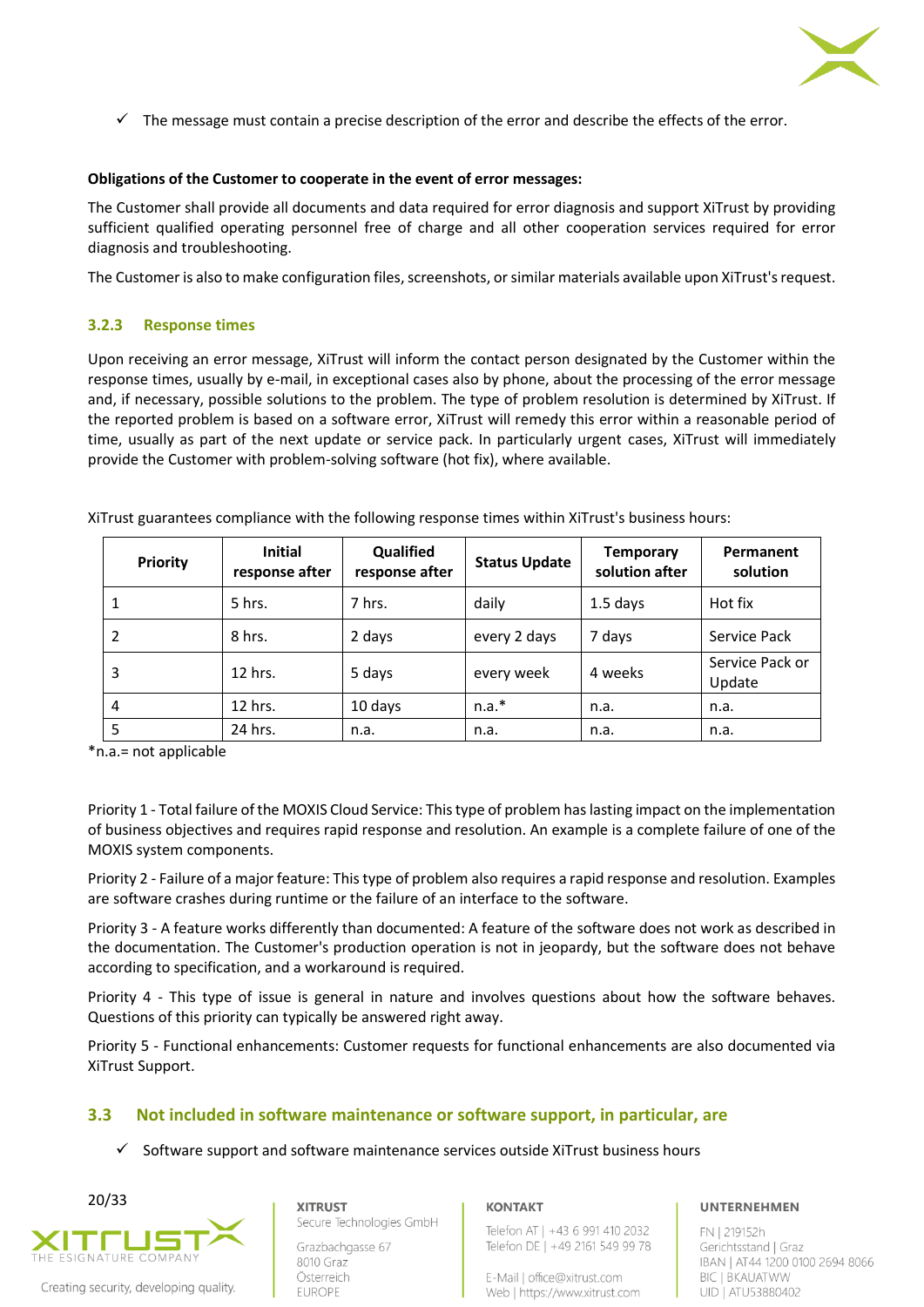

- $\checkmark$  Software support and software maintenance services at the Customer's site
- $\checkmark$  Services that become necessary due to changed usage requirements by the Customer
- $\checkmark$  Software maintenance and software support for software created by the Customer or third parties

# <span id="page-20-0"></span>**3.4 Obligations of the Customer to cooperate**

The Customer is obligated to support XiTrust in connection with troubleshooting, conducting maintenance activities, and validating system security.

The Customer is obligated to immediately provide XiTrust with all information and documents available that are necessary or useful for the performance of the service. XiTrust points out that fulfillment of this duty to cooperate is an indispensable prerequisite for successful, rapid, and defect-free service provision or troubleshooting.



**XITRUST** Secure Technologies GmbH

Grazbachgasse 67 8010 Graz Österreich **EUROPE** 

### **KONTAKT**

Telefon AT | +43 6 991 410 2032 Telefon DE | +49 2161 549 99 78

E-Mail | office@xitrust.com Web | https://www.xitrust.com

### **UNTERNEHMEN**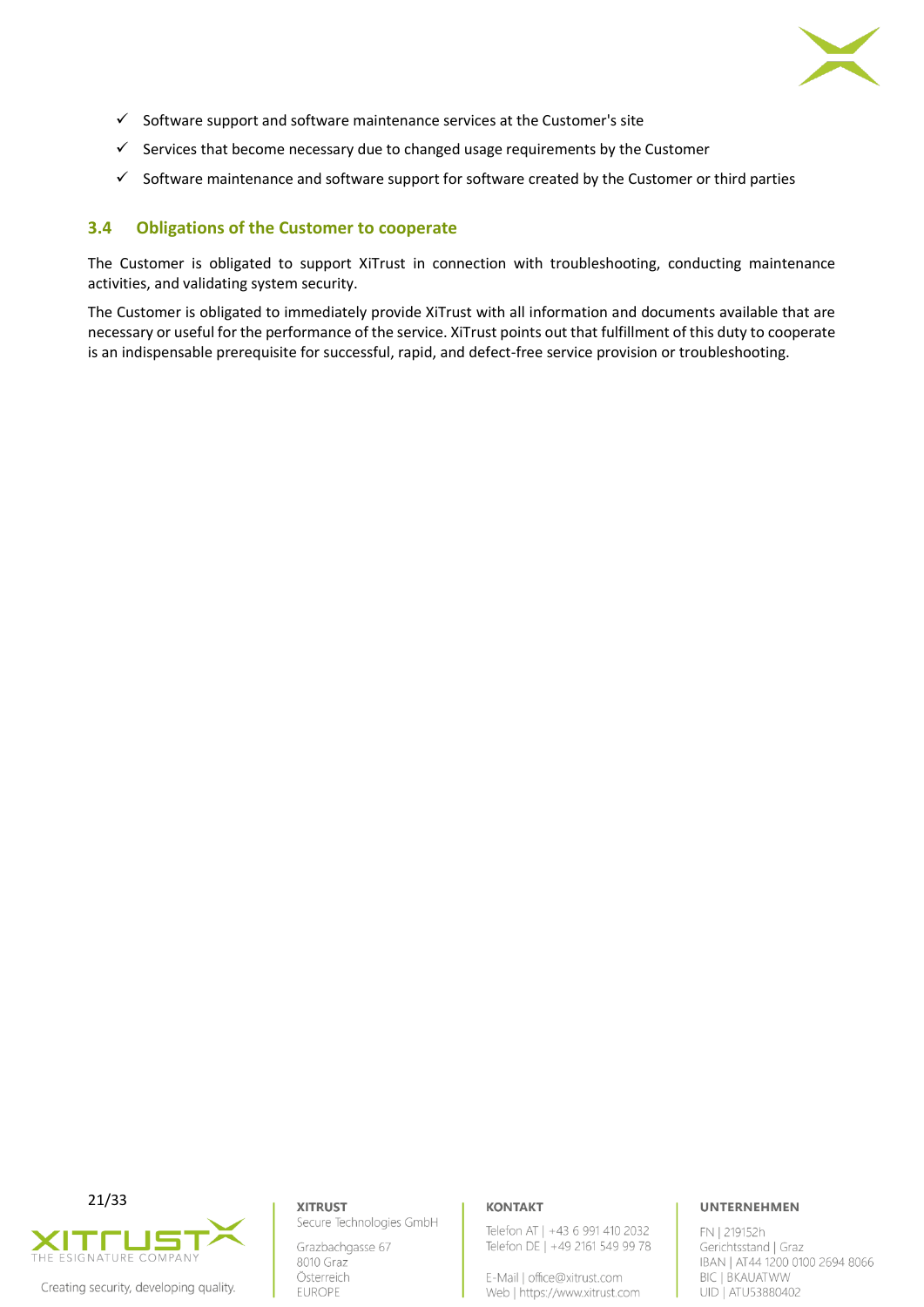

# <span id="page-21-0"></span>**Annex B2: MOXIS Enterprise Cloud Services - Setup and Deployment**

This annex governs the MOXIS Services - Setup and Deployment of XiTrust **exclusively for the Enterprise Cloud hosting variant**, which are not included in the license fees. The provisions made in this annex shall apply in addition to the main body of the MOXIS Cloud Service Terms, and in the event of any inconsistency between the provisions, the provisions set forth in this annex shall prevail.

# <span id="page-21-1"></span>**4. Subject of performance**

XiTrust provides the services agreed in the contract for the setup and deployment of the MOXIS Enterprise Cloud software for the Customer. Unless otherwise agreed, XiTrust will provide the services remotely. Dates and the exact content of the respective services are defined in the proposal or agreed upon by the contracting parties.

Each contracting party shall designate a competent employee to the other, who shall provide the information required for the execution of the contract and either make decisions or arrange for them to be made. If an employee of XiTrust is prevented from performing the services due to illness, vacation, or other reasons for which the Customer is not responsible, XiTrust will immediately assign another capable employee. Furthermore, XiTrust is entitled to replace an employee with another capable employee at any time.

# <span id="page-21-2"></span>**5. Standard of care**

XiTrust provides the services in accordance with the state of the art, applying the highest possible standards of care and quality in fulfilling the contract, and uses only competent personnel to provide the services.

# <span id="page-21-3"></span>**6. Obligations of the Customer to cooperate**

The Customer is obligated to support XiTrust to the best of its ability in the provision of setup and deployment services. The Customer is obligated to immediately provide XiTrust with all information and documents available that are necessary or useful for the performance of the service. XiTrust points out that fulfillment of this duty to cooperate is an indispensable prerequisite for successful, rapid, and defect-free service provision.

# <span id="page-21-4"></span>**7. Delivery date**

XiTrust strives to meet the agreed deadlines as accurately as possible when providing the services. (Compensation) claims of the Customer from their possible non-compliance are excluded. The targeted fulfillment dates can only be met if the Customer completely provides all necessary work and documents on the dates specified by XiTrust and fulfills its obligation to cooperate to the extent required.

# <span id="page-21-5"></span>**8. Acceptance** & Contract performance

Setup and deployment require acceptance by the Customer no later than four weeks after delivery by XiTrust. This is confirmed by the Customer in a report. If the Customer allows the period of four weeks to expire without acceptance, the delivered services shall be deemed accepted on the end date of the aforementioned period, at the latest, however, when MOXIS is used in live operation at the Customer's premises.

Any defects that occur, i.e. deviations from the service description agreed upon in writing, must be adequately documented by the Customer and reported to XiTrust, which will endeavor to remedy the defects as quickly as possible. If significant defects are reported in writing, i.e. if live operation cannot commence or continue, a new acceptance by the Customer is required after the defects have been remedied.

Each acceptance shall be recorded and the report signed by the representatives of the contracting parties.

The Customer is not entitled to refuse acceptance due to minor defects. When MOXIS is used in live operation by the Customer, setup and deployment shall be deemed accepted in any case.

22/33 THE ESIGNATURE COMPANY

**XITRUST** Secure Technologies GmbH

Grazbachgasse 67 8010 Graz Österreich **EUROPE** 

#### **KONTAKT**

Telefon AT | +43 6 991 410 2032 Telefon DE | +49 2161 549 99 78

E-Mail | office@xitrust.com Web | https://www.xitrust.com

### **UNTERNEHMEN**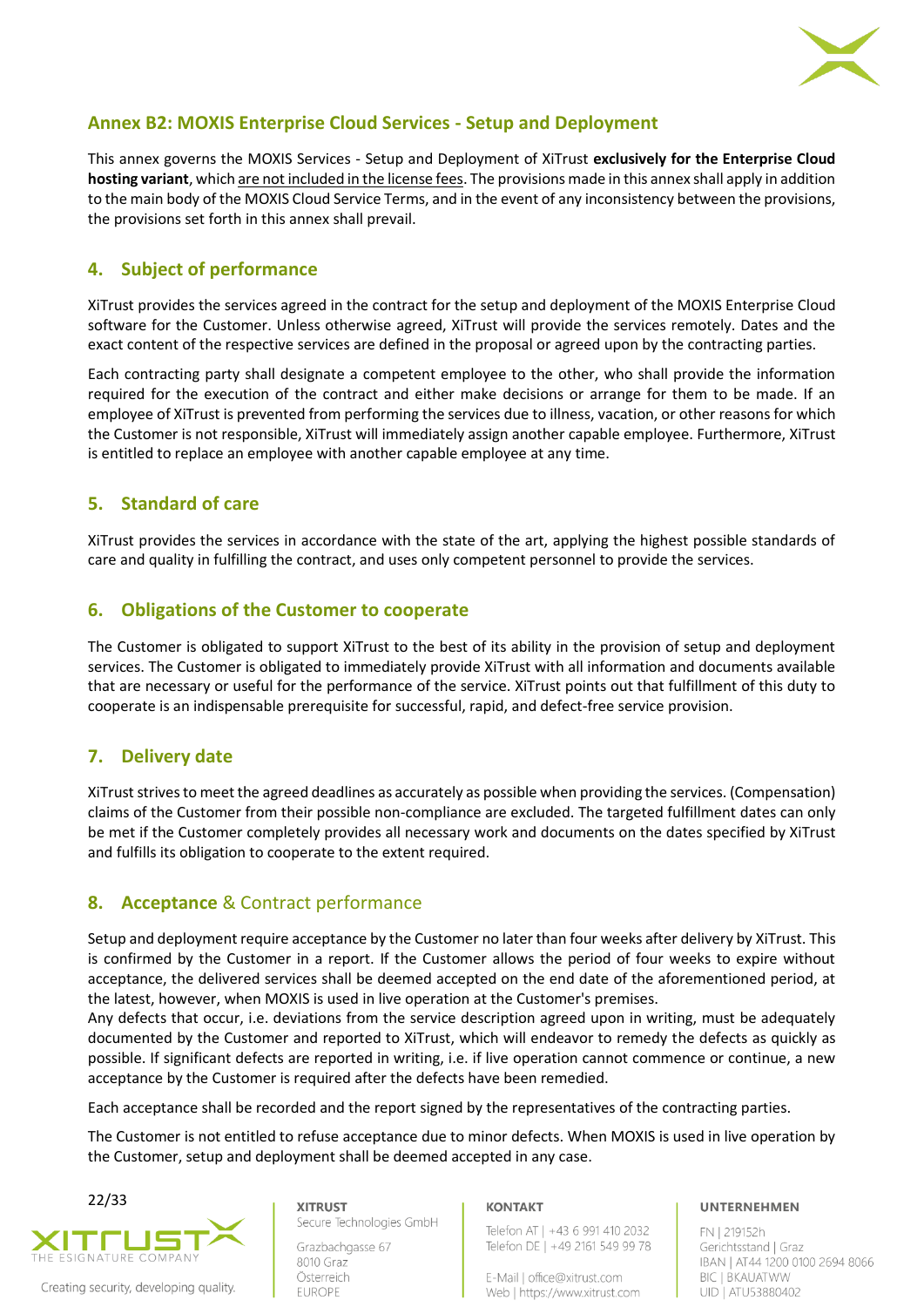

Upon acceptance by the Customer or expiry of the acceptance period or use of MOXIS in live operation at the Customer's premises, setup and deployment is fulfilled by XiTrust, and the contract is automatically ended.

# <span id="page-22-0"></span>**9. Fee and Billing for Setup and Deployment**

Billing of fees for setup and deployment occurs after the services have been rendered or monthly if the contract is for more than one month. This is done on the basis of submitted proof of performance records according to actual overhead at the rates specified in the proposal. The information on fees and overheads in XiTrust's proposal merely represents an estimate.

If fixed prices have been expressly agreed in the contract for the provision of setup and deployment services, XiTrust is entitled to bill for a deposit of 50% of the agreed fee after the order has been placed. Services at the Customer's premises are charged at a minimum of a half-day rate. For services outside the normal working hours of XiTrust (Monday to Friday 8:00 a.m. - 5:00 p.m., excluding public holidays), those surcharges will be invoiced which result from the legal provisions of the valid collective agreement for employees and companies in the area of services in automatic data processing and information technology (IT-KV). Travel times will be settled according to valid rates. Travel expenses will be settled according to costs incurred.

Pending full payment of a claim due under the contract, XiTrust reserves all rights to this unpaid service.

# <span id="page-22-1"></span>**10. Warranty for Setup and Deployment**

The Customer is obligated to immediately notify XiTrust in writing of any defects occurring within the warranty period in connection with setup and deployment. In the event of justified warranty claims, XiTrust obliges to remedy defects free of charge at its discretion, either by improvement or replacement within a reasonable period of time.

A prerequisite for the remedy of defects is that

- the Customer describes the defect sufficiently in an error message and this is quantifiable for XiTrust;
- the Customer provides XiTrust with all documents required for troubleshooting;

Warranty claims in connection with setup and deployment shall expire in any case 6 months from the date of performance.

In the event of failure of two attempts to remedy the defect of this service, the Customer is entitled:

- to demand a price reduction, or
- except in the case of insignificant defects, to terminate the contract for MOXIS Enterprise Cloud Services - Setup and Deployment and to reclaim the unused prepaid remuneration.

If XiTrust provides services for troubleshooting or fault remedy without being obligated to do so, it can demand remuneration for this in accordance with its usual rates. This applies in particular if the defect cannot be proven or is not attributable to XiTrust.

The warranty for MOXIS Setup and Deployment does not apply

- $\checkmark$  for defects due to operating errors and non-observance of safety measures or to the Customer's failure to exercise duties of care, unless the Customer proves that the defects also occur despite compliance with duties of care,
- $\checkmark$  for customer data modified by the Customer through other programs or tools of the Customer or third parties, so that it becomes inconsistent in terms of the use of MOXIS,
- ✓ in case of self-initiated interventions or modifications of MOXIS by the Customer, such as changes, adaptations, connection with other programs by the Customer or third parties and/or after use contrary to the contract, unless the Customer proves that the defect exists independently from these changes.



**XITRUST** Secure Technologies GmbH

Grazbachgasse 67 8010 Graz Österreich **EUROPE** 

**KONTAKT** 

Telefon AT | +43 6 991 410 2032 Telefon DE | +49 2161 549 99 78

E-Mail | office@xitrust.com Web | https://www.xitrust.com

### **UNTERNEHMEN**

FN | 219152h Gerichtsstand | Graz IBAN | AT44 1200 0100 2694 8066 **BIC | BKAUATWW** UID | ATU53880402

Creating security, developing quality.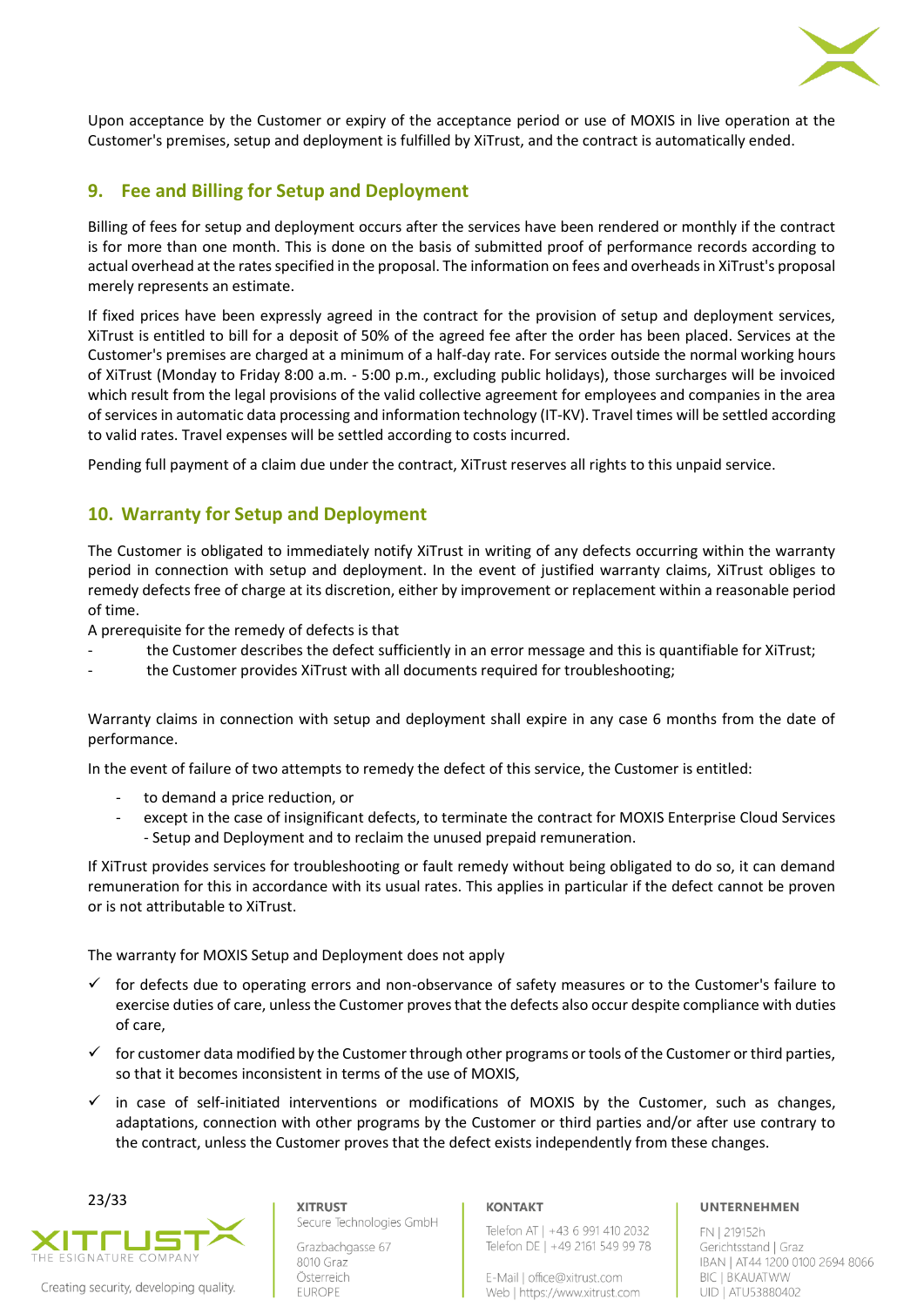



Creating security, developing quality.

#### **XITRUST** Secure Technologies GmbH

Grazbachgasse 67<br>8010 Graz Österreich **EUROPE** 

### **KONTAKT**

Telefon AT | +43 6 991 410 2032<br>Telefon DE | +49 2161 549 99 78

E-Mail | office@xitrust.com<br>Web | https://www.xitrust.com

#### **UNTERNEHMEN**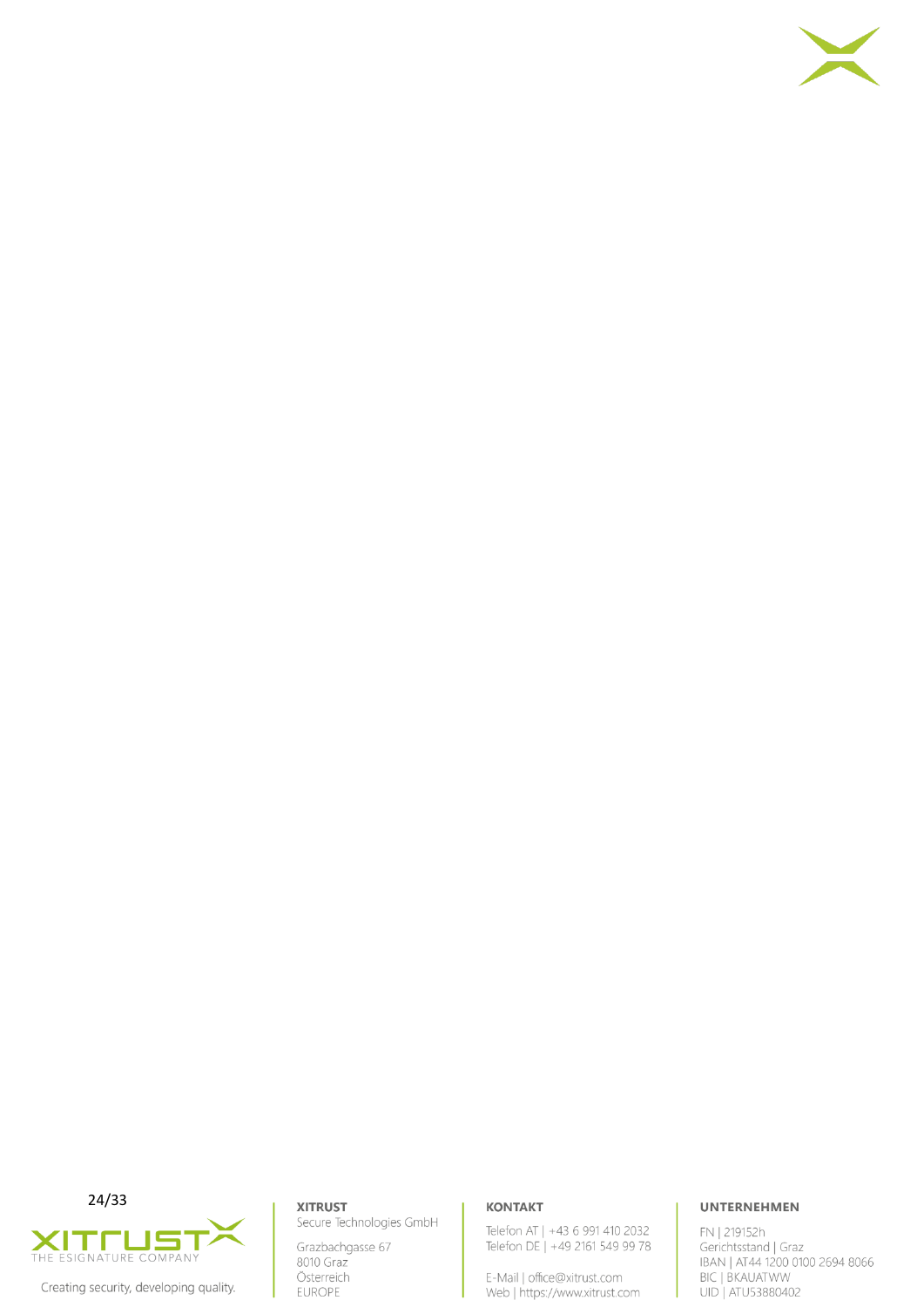

# <span id="page-24-0"></span>**Annex C - Agreement on the processing of personal data for MOXIS Cloud Services in accordance with Art. 28 GDPR ("DPA") - applicable to Customers and Affiliates in the EU**

# <span id="page-24-1"></span>**1. Background**

This DPA applies to Personal Data processed by XiTrust in connection with the provision of the MOXIS Cloud Service as a processor.

The Customer, affiliates and business partners act as data controllers within the meaning of the GDPR and are responsible for the legal conformity of the processing of Personal Data in accordance with this DPA.

To the extent that authorizations, approvals, instructions or permissions are issued by the Customer, these are issued not only in the name of the Customer but also in the name of the additional persons responsible. When XiTrust informs or sends notices to the Customer, such information or notices shall be deemed to have been received from the responsible parties whom the Customer has authorized to use the MOXIS Cloud Service. It is the Customer's responsibility to forward this information and these notices to the appropriate responsible parties.

Attachments 1 and 2 are an integral part of this DPA. Annex 1 sets out the agreed subject matter, the nature and purpose of the processing, the type of Personal Data, the categories of Data Subjects and Annex 2 sets out the Technical and Organizational Measures to be applied.

# <span id="page-24-2"></span>**2. Definitions**

**Data protection rules:** encompassing the GDPR and the Data Protection Act (DSG)

**GDPR:** refers to the Regulation (EU) 2016/679 of the European Parliament and of the Council of 27 April 2016 on the protection of individuals with regard to the processing of personal data, on the free movement of such data and repealing Directive 95/46/EC (the General Data Protection Regulation).

**DSG:** Federal Law on the Protection of Individuals with regard to the Processing of Personal Data (Data Protection Act - DSG)

**Personal Data:** refers to any information relating to a Data Subject, and in this DPA only refers to Personal Data that is (i) collected by or through the use of Authorized Users in the MOXIS Cloud Service, or (ii) provided or accessed by XiTrust and its sub-processors in order to provide the Services. Personal Data is a subset of Customer Data (see the definition in the body of the MOXIS Cloud Service Terms).

**Sub-processor:** refers to other processors who are commissioned by XiTrust to carry out the processing

For terms used in this DPA or in Annexes 1 and 2, but not defined in this DPA or in the main part of the MOXIS Cloud Provisions, the definitions according to the GDPR shall apply.

# <span id="page-24-3"></span>**3. Notices from XiTrust to the Customer; initiating contact with XiTrust**

Notices from XiTrust to the Customer within the scope of this DPA, in particular also notices of violations of the protection of personal data, are sent via e-mail to the contact person designated by the Customer.

The Customer is obligated to ensure that XiTrust always has the current contact information of the Customer's contact person.

If the Customer believes that XiTrust is not fulfilling its data protection and security obligations, the Customer may contact XiTrust's Data Protection Coordinator at the e-mail address datenschutz@xitrust.com (Note: XiTrust is not required to appoint a Data Protection Officer).



**XITRUST** Secure Technologies GmbH

Grazbachgasse 67 8010 Graz Österreich **EUROPE** 

#### **KONTAKT**

Telefon AT | +43 6 991 410 2032 Telefon DE | +49 2161 549 99 78

E-Mail | office@xitrust.com Web | https://www.xitrust.com

### **UNTERNEHMEN**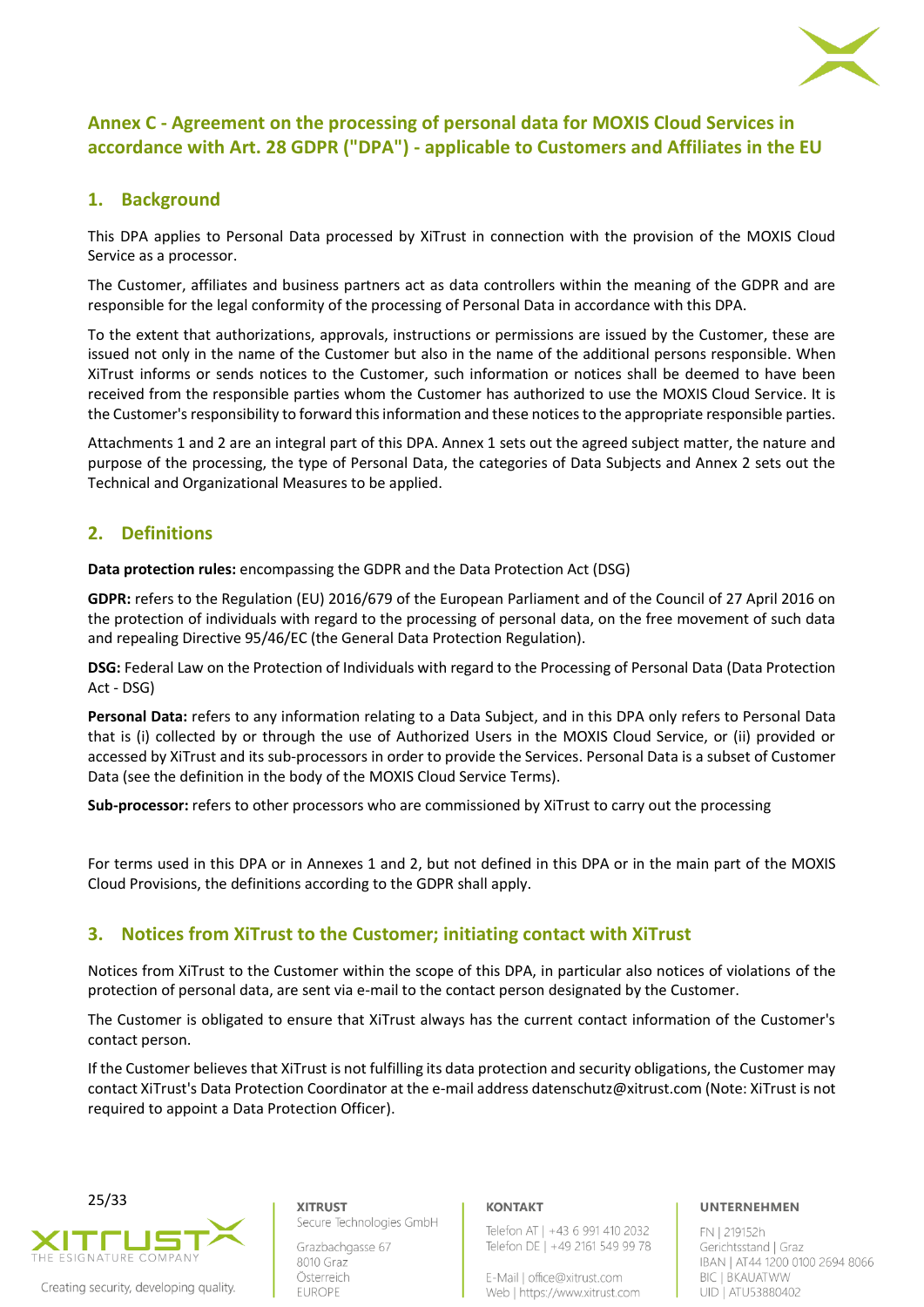

# <span id="page-25-0"></span>**4. Security of data processing**

## <span id="page-25-1"></span>**4.1 Appropriate Technical and Organizational Measures**

XiTrust has implemented the Technical and Organizational Measures ("TOMs") specified in Attachment 2. Customer has reviewed these TOMs and agrees that these TOMs are appropriate with respect to the MOXIS Cloud Service, taking into account the state of the art, implementation costs, nature, scope, context and purpose of the processing of personal data.

## <span id="page-25-2"></span>**4.2 Changes**

XiTrust applies the TOMs described in Attachment 2 equally to all customers hosted in the same data center and receiving the same MOXIS Cloud Service. XiTrust may change the measures listed in Attachment 2 at any time without notice as long as it maintains a comparable or better level of security.

### <span id="page-25-3"></span>**4.3 Data protection devices**

The Customer is responsible for implementing and maintaining data protection devices and security measures for components that the Customer provides or controls.

## <span id="page-25-4"></span>**5. Duties of XiTrust**

### <span id="page-25-5"></span>**5.1 Instructions of the Customer as the Controller**

XiTrust will process personal data only in accordance with the documented instructions of the Customer. This DPA constitutes such a documented instruction, and any use of the MOXIS Cloud Service by Customer shall then constitute further instructions.

XiTrust will inform the Customer immediately if it believes that an instruction violates data protection regulations. XiTrust is entitled to suspend the execution of the corresponding instruction until it is confirmed or changed by the Customer.

## <span id="page-25-6"></span>**5.2 Quality Assurance**

XiTrust and its sub-processors only use authorized persons for the processing of personal data who have been obligated to maintain confidentiality and have been familiarized with the relevant data protection regulations beforehand. XiTrust and any persons engaged by XiTrust and its sub-processors who have access to Personal Data may process such data solely in accordance with the Customer's instructions, including the powers granted in this Agreement, unless they are required by law to process it.

## <span id="page-25-7"></span>**5.3 Support of the Customer**

The Customer is solely responsible for complying with its obligations as a responsible party, including its reporting obligations.

XiTrust shall adequately support the Customer in complying with the obligations set out in Articles 32 to 36 of the GDPR regarding the security of the processing of Personal Data, reporting Personal Data breaches to the supervisory authority, notification of the person affected by a Personal Data breach, data protection impact assessment and prior consultation.

Upon the Customer's request, XiTrust will reasonably cooperate with the Customer to address inquiries from Data Subjects or supervisory authorities regarding XiTrust's processing of Personal Data or Personal Data breaches.

26/33



**XITRUST** Secure Technologies GmbH

Grazbachgasse 67 8010 Graz Österreich **FUROPE** 

#### **KONTAKT**

Telefon AT | +43 6 991 410 2032 Telefon DE | +49 2161 549 99 78

E-Mail | office@xitrust.com Web | https://www.xitrust.com

### **UNTERNEHMEN**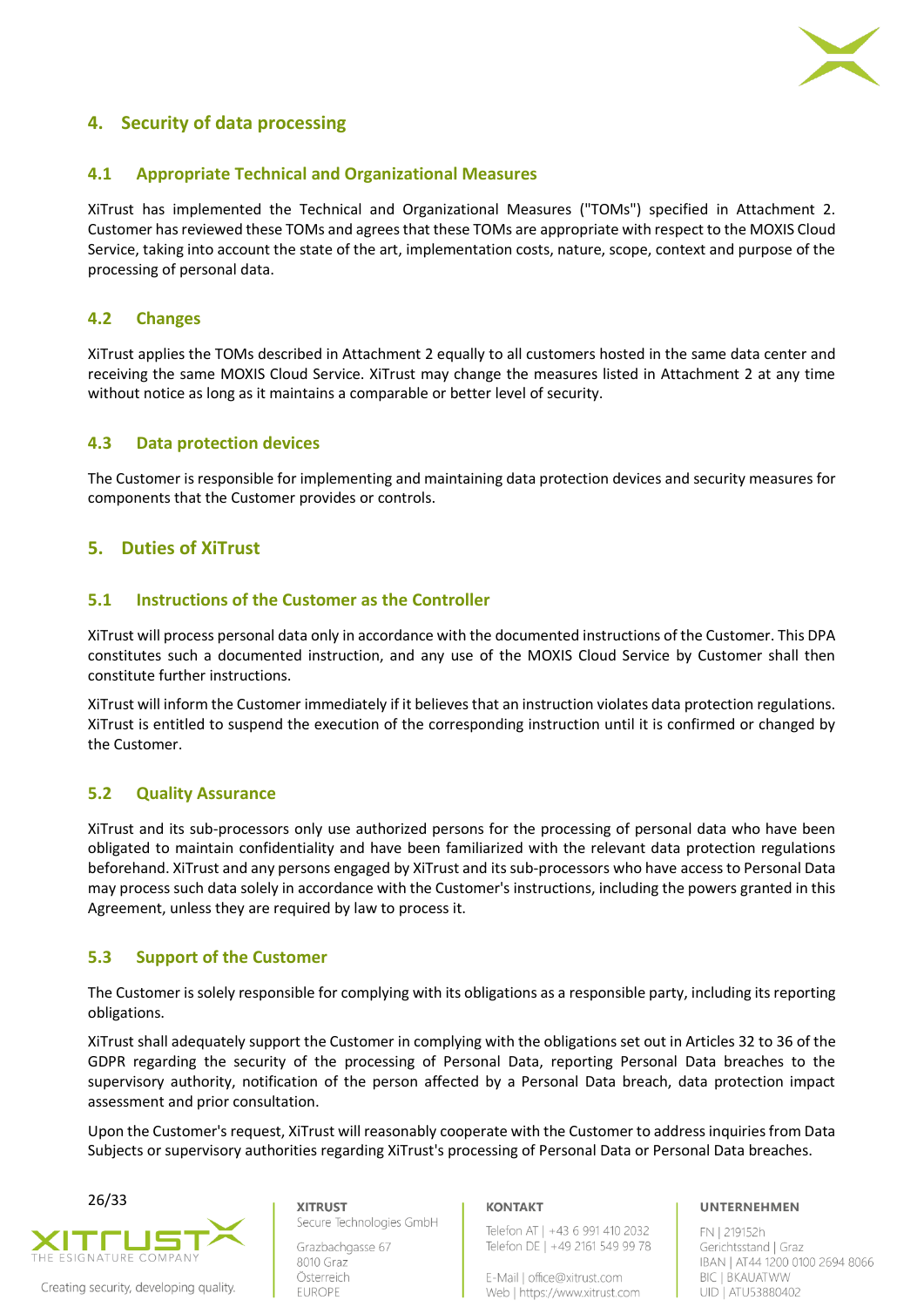

If a Data Subject directly contacts XiTrust regarding the processing of customer data, XiTrust will immediately forward this request to the Customer without responding to this request itself, without further instructions from the Customer.

# <span id="page-26-0"></span>**5.4 Personal data breach notifications**

XiTrust will immediately notify the Customer of a Personal Data breach after becoming aware of it and will provide the Customer with appropriate information available to XiTrust to assist the Customer in fulfilling its obligations to report a Personal Data breach in accordance with the requirements of data protection law.

# <span id="page-26-1"></span>**6. Data export and deletion**

At any time during the term of the Agreement, the Customer shall have the option to access, extract, correct and erase the Personal Data stored in the MOXIS Cloud Service. However, in this context XiTrust expressly refers to the Customer's obligation to the data security measures according to Section 8.5 of the main part of the MOXIS Cloud Service Terms.

At the end of the term, the Customer is no longer entitled to use the MOXIS Cloud Service and XiTrust's confidential information. For 30 calendar days after the end of the term, XiTrust will only grant the Customer and Affiliates access to the MOXIS Cloud Service for the sole purpose of backing up the data so that the Customer can finally extract the data (this is equivalent to returning the Personal Data).

The MOXIS Cloud Service may not support the software that the Customer provides for extraction. XiTrust assumes no liability for the extraction of customer data.

The Customer hereby instructs XiTrust to completely erase all remaining customer data created in connection with the provision of the MOXIS Cloud Service after the end of the contract, unless XiTrust is required to retain such data under applicable law.

# <span id="page-26-2"></span>**7. Control rights of the Customer as Controller**

XiTrust will regularly check compliance with the obligations agreed upon in this DPA and prepare audit reports. XiTrust will make these audit reports available to the Customer upon request. Test reports are confidential information and are subject to the confidentiality agreement of the MOXIS Cloud Service Terms.

To the extent that Customer's control requirements cannot be adequately met by providing the audit reports and other information requested by Customer for this purpose, Customer or an auditor appointed by Customer may audit the control environment and compliance with the Technical and Organizational Measures (TOMs) protecting the MOXIS Cloud Service production systems at its own expense, subject to mutually agreed scheduling, unless the audit is formally conducted by a regulatory authority. XiTrust may object to the selection of the assigned auditor in the event of factual objections based on the person of the appointed auditor. The Customer will not be granted access to the data of other customers of XiTrust or facilities or systems that are not related to the provision of the MOXIS Cloud Service.

# <span id="page-26-3"></span>**8. Sub-processors**

## <span id="page-26-4"></span>**8.1 Permitted use**

The Customer hereby grants XiTrust its prior general written consent to transfer the processing of Personal Data to sub-processors under the following conditions:

 $\checkmark$  XiTrust engages sub-processors on the basis of written contracts in accordance with Art 28 GDPR, which comply with the provisions of these DPA with respect to the processing of Personal Data by the sub-



Creating security, developing quality.

**XITRUST** Secure Technologies GmbH

Grazbachgasse 67 8010 Graz Österreich **FUROPE** 

#### **KONTAKT**

Telefon AT | +43 6 991 410 2032 Telefon DE | +49 2161 549 99 78

E-Mail | office@xitrust.com Web | https://www.xitrust.com

### **UNTERNEHMEN**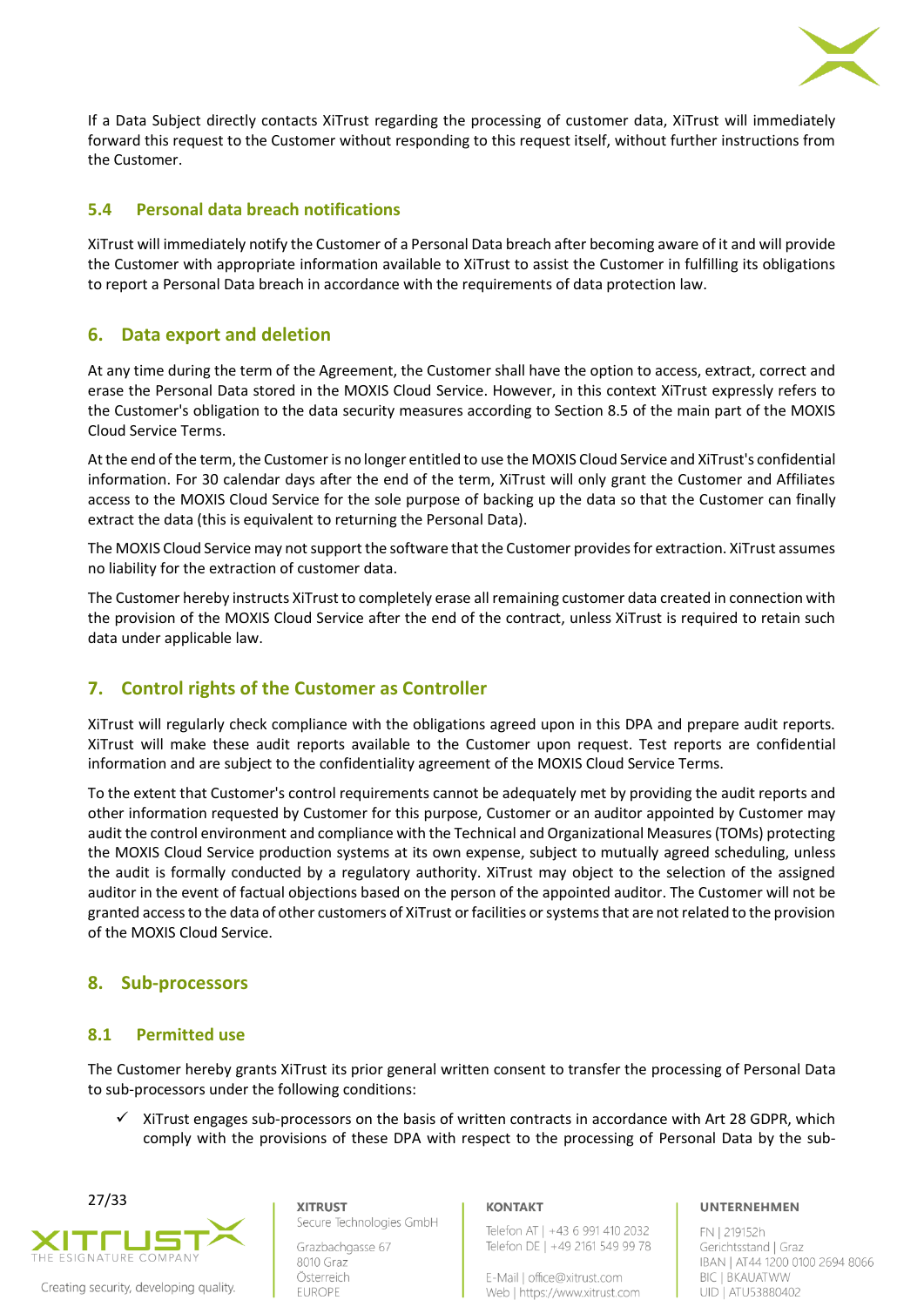

processor, in particular the appropriate technical and organizational measures. XiTrust shall be liable for any violations by the subcontracted processor in accordance with the MOXIS Cloud Service Terms.

 $\checkmark$  The list of XiTrust's sub-processors valid at the time the contract is concluded, including their scope of activities, will be made available to the Customer upon request.

## <span id="page-27-0"></span>**8.2 New Sub-processors**

The use of new sub-processors is at the discretion of XiTrust under the following conditions:

- ✓ XiTrust shall inform the Customer as the Controller party in advance by e-mail about the planned additions or replacements within the list of sub-processors and their areas of activity.
- $\checkmark$  The Customer as the Controller shall be given the opportunity to object to such changes in accordance with Section 8.3.

# <span id="page-27-1"></span>**8.3 Objection to new sub-processors**

If the Customer has a legitimate reason under data protection law to object to the processing of Personal Data by the new sub-processor(s) for the provision of MOXIS Cloud Service under the Agreement, the Customer may terminate the Agreement by giving written notice to XiTrust, Attn: Data Protection Coordinator, within 30 days from the date of XiTrust's notice of the new Sub-Processor, effective on a date specified by the Customer. If the Customer does not terminate the contract within the 30-day period, the new sub-processor shall be deemed to have been approved by the Customer.

Any termination under this provision shall be deemed by the parties to be without fault.

# <span id="page-27-2"></span>**8.4 Emergency Exchange**

XiTrust may replace a sub-processor without prior notice if the immediate replacement is necessary for security or other reasons. In this case, XiTrust shall inform the Customer about the new sub-processor immediately after its appointment. Section 8.3 applies mutatis mutandis.

# <span id="page-27-3"></span>**9. Documentation; processing directory**

Each party is responsible for complying with its documentation obligations under data protection law, in particular for maintaining procedure directories. Each Party shall provide reasonable assistance to the other Party in fulfilling its documentation obligations.



**XITRUST** Secure Technologies GmbH

Grazbachgasse 67 8010 Graz Österreich **EUROPE** 

### **KONTAKT**

Telefon AT | +43 6 991 410 2032 Telefon DE | +49 2161 549 99 78

E-Mail | office@xitrust.com Web | https://www.xitrust.com

### **UNTERNEHMEN**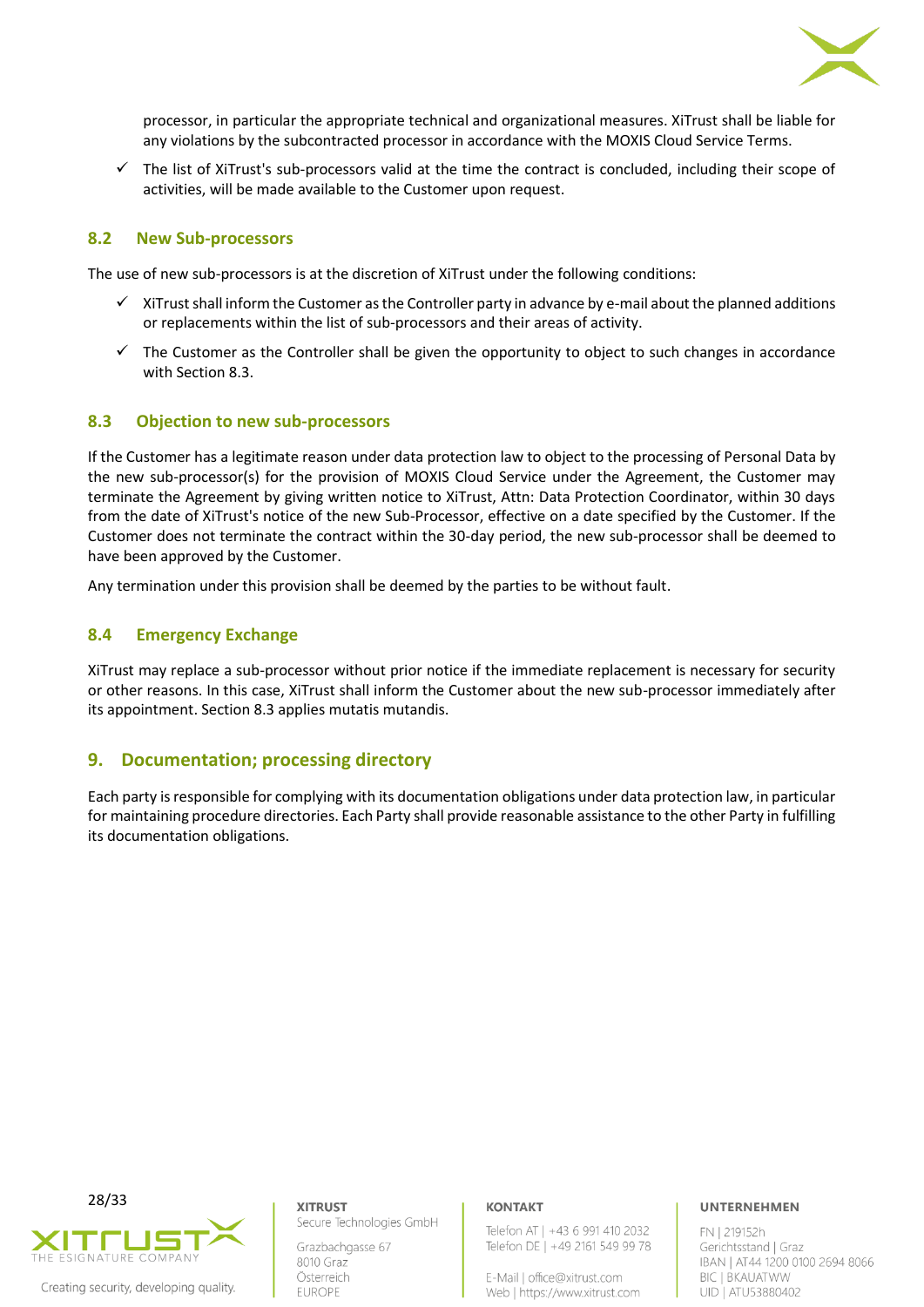

# <span id="page-28-0"></span>**Attachment 1 to Annex C – Subject, purpose and duration of the processing of personal data**

### **Object and purpose**

XiTrust processes customer data as part of the DPA exclusively in connection with the provision of the MOXIS Cloud Service for the Customer and its affiliates necessary for the use and rendering of software support and software maintenance. Personal data is processed in connection to the following:

- Processing of personal data to configure, operate and provide the MOXIS Cloud Service.
- $\checkmark$  Communication with authorized users (exclusively to provide software maintenance and software support services).
- $\checkmark$  Storing personal data in data centers of sub-processors.
- $\checkmark$  Upload for correction purposes, service packs, updates or upgrades in the MOXIS Cloud Service.
- $\checkmark$  Creation of backups of persona data.
- $\checkmark$  Network access to enable the transfer of personal data.
- $\checkmark$  Execution of instructions of the Customer according to the Agreement.

### **Duration of the personal data processing**

The term of the DPA corresponds to the contract term between the Customer and XiTrust in connection to the MOXIS Cloud Service.

## **Location of the processing of personal data**

The processing of Personal Data takes place exclusively within the EU.

### **Data subjects**

Data subjects can generally be classified as follows: Data subjects can generally be classified as follows: authorized users, such as employees, business partners or other persons, whose personal data is stored in the MOXIS Cloud Service.

### **Data categories:**

In general, personal data can be classified as follows: In general, personal data can be classified as follows: contact data (e.g., name, address, telephone, email), system access/use/credentials, name of the company, contract data, invoice data and data subject to specific applications, which are collected by authorized users of the Customers in the MOXIS Cloud Service..

## **Special data categories (if given)**

The personal data may also be classified in the special data categories set out in the contract.



**XITRUST** Secure Technologies GmbH

Grazbachgasse 67 8010 Graz Österreich **EUROPE** 

#### **KONTAKT**

Telefon AT | +43 6 991 410 2032 Telefon DE | +49 2161 549 99 78

E-Mail | office@xitrust.com Web | https://www.xitrust.com

### **UNTERNEHMEN**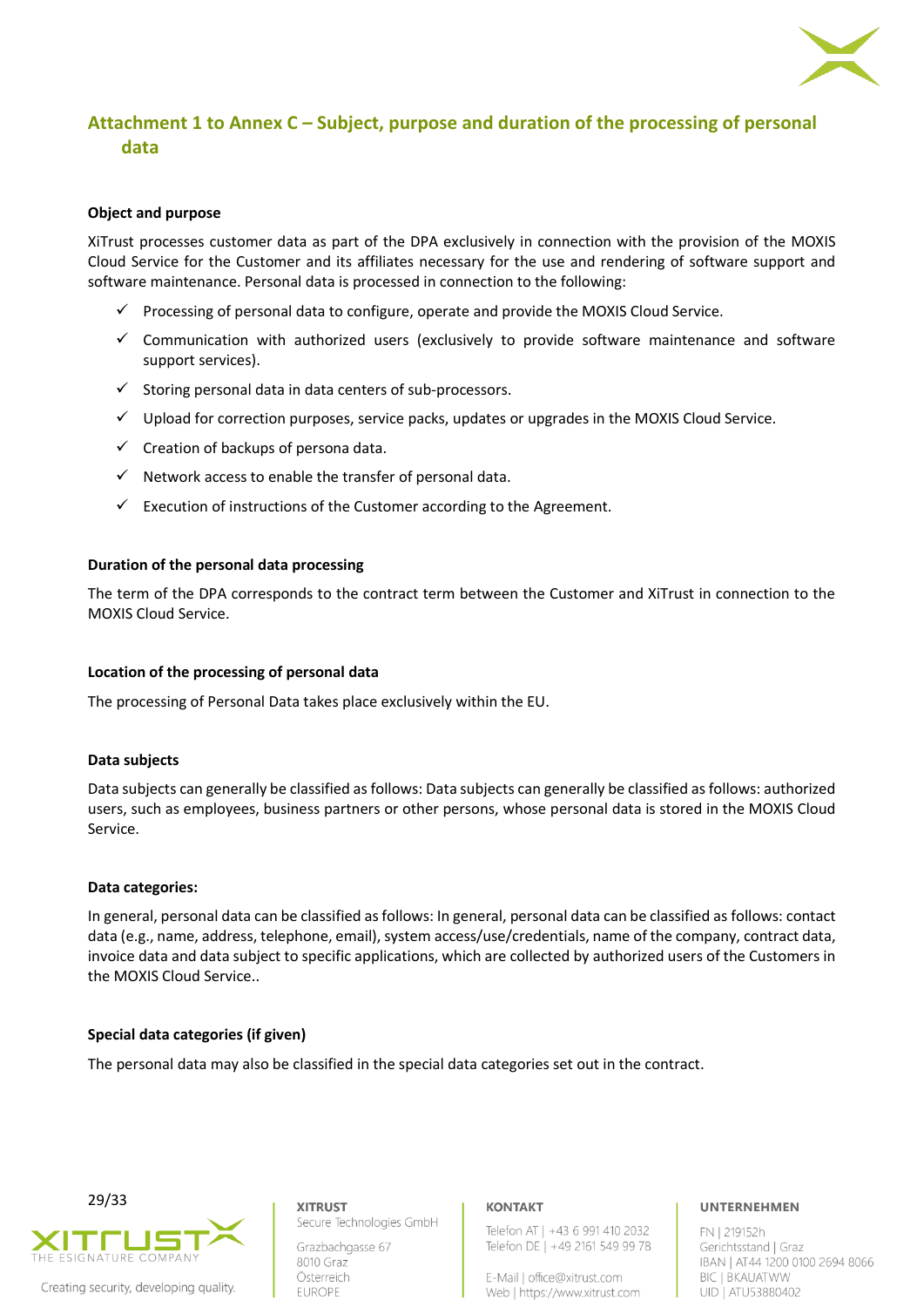

# <span id="page-29-0"></span>**Attachment 2 to Annex C - Technical and Organizational Measures**

XiTrust and its subcontractors have taken the following technical and organizational measures for the use of the MOXIS Cloud Service:

| <b>Confidentiality (Art. 32 para 1 lit b GDPR)</b>                                                                                                                                                                                                                                                                                                                                                                                                                              |                                                                                                                                                                                                                                                                                                                                                                                                                                                                                                                                                                                                                                                                                    |  |  |
|---------------------------------------------------------------------------------------------------------------------------------------------------------------------------------------------------------------------------------------------------------------------------------------------------------------------------------------------------------------------------------------------------------------------------------------------------------------------------------|------------------------------------------------------------------------------------------------------------------------------------------------------------------------------------------------------------------------------------------------------------------------------------------------------------------------------------------------------------------------------------------------------------------------------------------------------------------------------------------------------------------------------------------------------------------------------------------------------------------------------------------------------------------------------------|--|--|
| <b>Physical access control</b><br>As part of the physical access control unauthorized<br>persons shall not be allowed to physically enter the<br>data processing facilities, where personal data are<br>processed.<br>Unauthorized<br>shall<br>persons<br>be<br>prevented from getting closer to the unattended<br>data processing facilities. This way the possibility<br>that an unauthorized party might gain knowledge or<br>influence will be excluded from the beginning. | XiTrust:<br>Security locks<br>$\bullet$<br>Access not possible from outside<br>٠<br>Alarm system<br>$\bullet$<br>Visitors monitoring<br>Process to revoke credentials that are no longer needed<br>Data center<br>Magnet or chip cards<br>$\bullet$<br>Electric door opener<br>$\bullet$<br>Security staff<br>$\bullet$<br>Concierge<br>٠<br>Alarm and video system<br>$\bullet$                                                                                                                                                                                                                                                                                                   |  |  |
| Data access control<br>The unauthorized use of data processing systems<br>will be hindered through data access control. The<br>perpetration into the system is protected even for<br>unauthorized persons outside the system.                                                                                                                                                                                                                                                   | XiTrust:<br>(Secure) passwords (including the corresponding policy)<br>$\bullet$<br>User authentication<br>$\bullet$<br>Automatic locking mechanism<br>$\bullet$<br>Separating company and guest Wi-Fi<br>٠<br>Security actions for external access to the company's<br>$\bullet$<br>network e.g., work from home (virtual private network)<br>Guideline on secure use of mobile devices<br>٠<br>No use of private terminal devices<br>٠<br>Encryption of data media<br>Data center<br>(Secure) passwords (including the corresponding policy)<br>$\bullet$<br>Automatic locking mechanism<br>$\bullet$<br>Two factor authentication<br>$\bullet$<br>Encryption of data media<br>٠ |  |  |
| <b>Access authorization control</b><br>Access authorization control ensures that the<br>persons authorized to use a data processing system<br>exclusively have access to the data that correspond<br>to their access authorization and that personal data<br>during the processing, use and after being stored<br>cannot be read, copied, changed or deleted without                                                                                                            | XiTrust:<br>Standard authorization profiles on a 'need-to-know' basis<br>$\bullet$<br>Standard process to grant access<br>٠<br>Access log<br>$\bullet$<br>Regular testing of the authorizations<br>$\bullet$<br>granted,<br>especially for administrative user accounts<br>Process to revoke credentials that are no longer needed                                                                                                                                                                                                                                                                                                                                                 |  |  |
| authorization. This way access and storage<br>measures are both controlled. In terms of<br>organizational matters, the access control ensures<br>that the access is only granted for data required by<br>the employee to accomplish the tasks They have<br>been assigned to.                                                                                                                                                                                                    | Data center<br>Standard authorization profiles on a 'need-to-know' basis<br>$\bullet$<br>Standard process to grant access<br>$\bullet$<br>Access log<br>٠<br>Regular testing of the authorizations<br>granted,<br>$\bullet$<br>especially for administrative user accounts                                                                                                                                                                                                                                                                                                                                                                                                         |  |  |



Creating security, developing quality.

### **XITRUST** Secure Technologies GmbH

Grazbachgasse 67 8010 Graz Österreich EUROPE

#### **KONTAKT**

Telefon AT | +43 6 991 410 2032 Telefon DE | +49 2161 549 99 78

E-Mail | office@xitrust.com Web | https://www.xitrust.com

#### **UNTERNEHMEN**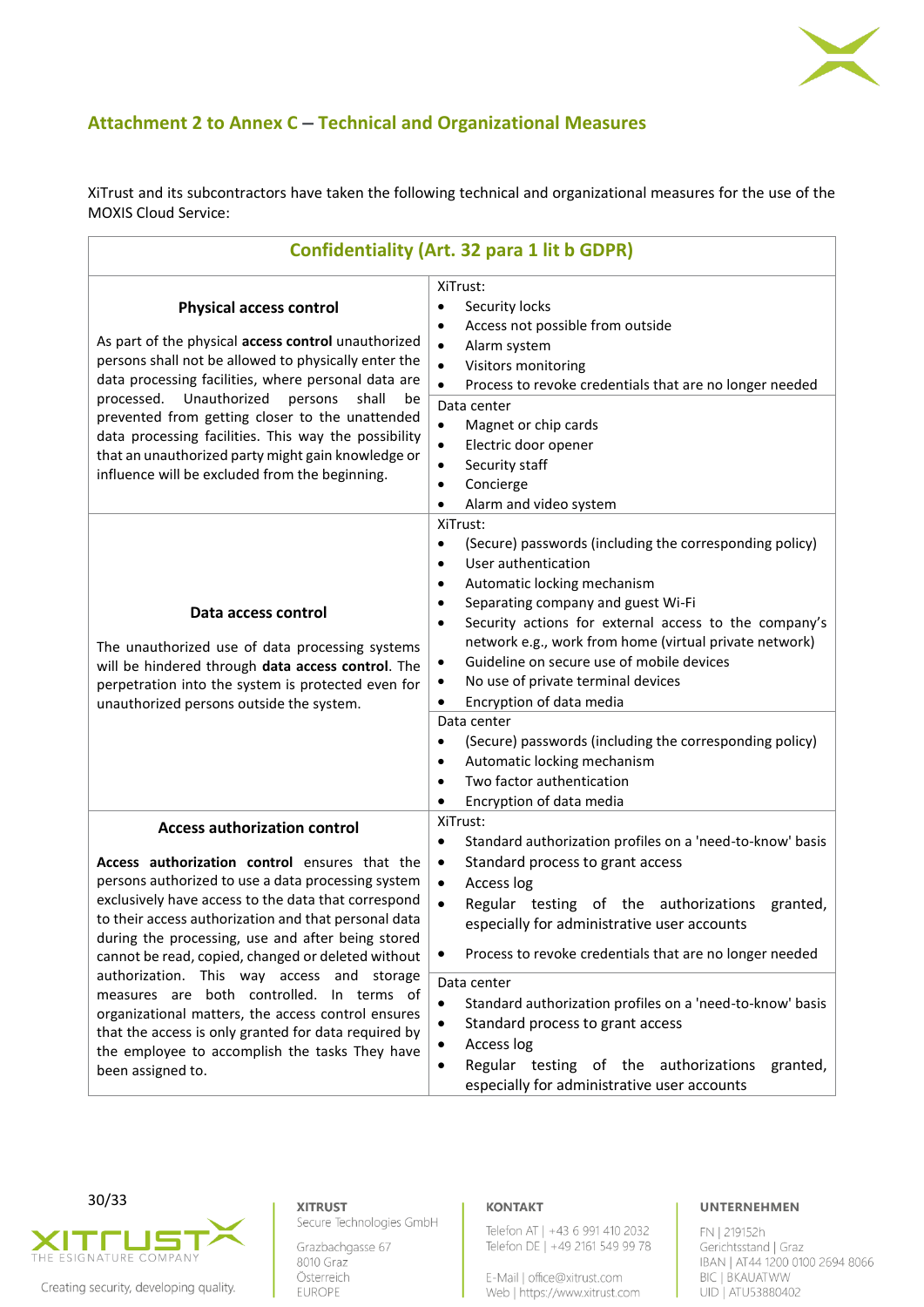

|                                                                                                                                                 | XiTrust:                                                                                                                 |  |
|-------------------------------------------------------------------------------------------------------------------------------------------------|--------------------------------------------------------------------------------------------------------------------------|--|
|                                                                                                                                                 | Client separation<br>$\bullet$                                                                                           |  |
| <b>Separation control</b>                                                                                                                       | Separation of productive and test system (Private<br>٠                                                                   |  |
|                                                                                                                                                 | Cloud)                                                                                                                   |  |
| As part of the separation rule, XiTrust ensures that                                                                                            | Physically separated storage on separated systems<br>$\bullet$                                                           |  |
| data collected for different purposes will be                                                                                                   | (Private Cloud)                                                                                                          |  |
| processed separately.                                                                                                                           | Data center                                                                                                              |  |
|                                                                                                                                                 | Multi-client capability                                                                                                  |  |
|                                                                                                                                                 | Sandboxing                                                                                                               |  |
|                                                                                                                                                 | XiTrust:                                                                                                                 |  |
|                                                                                                                                                 | Provider shielding<br>$\bullet$                                                                                          |  |
| Pseudonymization                                                                                                                                | No targeted reading of personal data in documents                                                                        |  |
|                                                                                                                                                 |                                                                                                                          |  |
| The processing of personal data is carried out in                                                                                               | Data center                                                                                                              |  |
| such a manner that it cannot longer be attributed to<br>specific data subject without additional<br>a                                           | If necessary or appropriate for the respective data<br>processing, the primary identifiers of the Personal Data in       |  |
| information, provided that such<br>additional                                                                                                   | the respective data application shall be removed so that the                                                             |  |
| information is stored separately and is subject to                                                                                              | data can no longer be attributed to a specific data subject                                                              |  |
| technical and organizational measures.                                                                                                          | without the use of additional information, and such                                                                      |  |
|                                                                                                                                                 | additional information shall be kept separately and shall be                                                             |  |
|                                                                                                                                                 | subject to appropriate technical and organizational                                                                      |  |
|                                                                                                                                                 | measures                                                                                                                 |  |
| Integrity (Art. 32 para 1 lit b GDPR)                                                                                                           |                                                                                                                          |  |
|                                                                                                                                                 | XiTrust:                                                                                                                 |  |
|                                                                                                                                                 | No unauthorized reading, copying, modifying or removing                                                                  |  |
|                                                                                                                                                 | during data transfer or transport.                                                                                       |  |
| <b>Transfer control</b>                                                                                                                         | Encryption<br>٠                                                                                                          |  |
|                                                                                                                                                 | Virtual private networks<br>$\bullet$                                                                                    |  |
| Transfer control prevents data carriers from being                                                                                              | Protected connection from and to the data center<br>$\bullet$<br>No data transfer during the singing process /Hash value |  |
| read, copied, removed or modified without<br>authorization and to verify when data transmission                                                 | $\bullet$<br>procedure)                                                                                                  |  |
| is taking place.                                                                                                                                | Data center                                                                                                              |  |
|                                                                                                                                                 | No unauthorized reading, copying, modifying or removing                                                                  |  |
|                                                                                                                                                 | during data transfer or transport.                                                                                       |  |
|                                                                                                                                                 | Encryption                                                                                                               |  |
|                                                                                                                                                 | Virtual private networks                                                                                                 |  |
|                                                                                                                                                 | XiTrust:<br>Logging of whether or by whom personal data has been<br>$\bullet$                                            |  |
| <b>Entry control</b>                                                                                                                            | entered, changed or removed in the data processing                                                                       |  |
|                                                                                                                                                 | system                                                                                                                   |  |
| Entry control ensures that it can be traced back<br>when and by whom personal data has been<br>entered, changed, deleted or removed in the data | Entering, modifying or removing data is only possible in                                                                 |  |
|                                                                                                                                                 | cooperation with the data controller.                                                                                    |  |
| processing system.                                                                                                                              | Data center                                                                                                              |  |
|                                                                                                                                                 | Logging of whether or by whom personal data has been                                                                     |  |
|                                                                                                                                                 | entered, changed or removed in the data processing<br>system                                                             |  |
|                                                                                                                                                 | Availability and resilience (Art. 32 para 1 lit b GDPR)                                                                  |  |
|                                                                                                                                                 |                                                                                                                          |  |



**XITRUST** Secure Technologies GmbH

Grazbachgasse 67<br>8010 Graz Österreich **EUROPE** 

### **KONTAKT**

Telefon AT | +43 6 991 410 2032<br>Telefon DE | +49 2161 549 99 78

E-Mail | office@xitrust.com<br>Web | https://www.xitrust.com

#### **UNTERNEHMEN**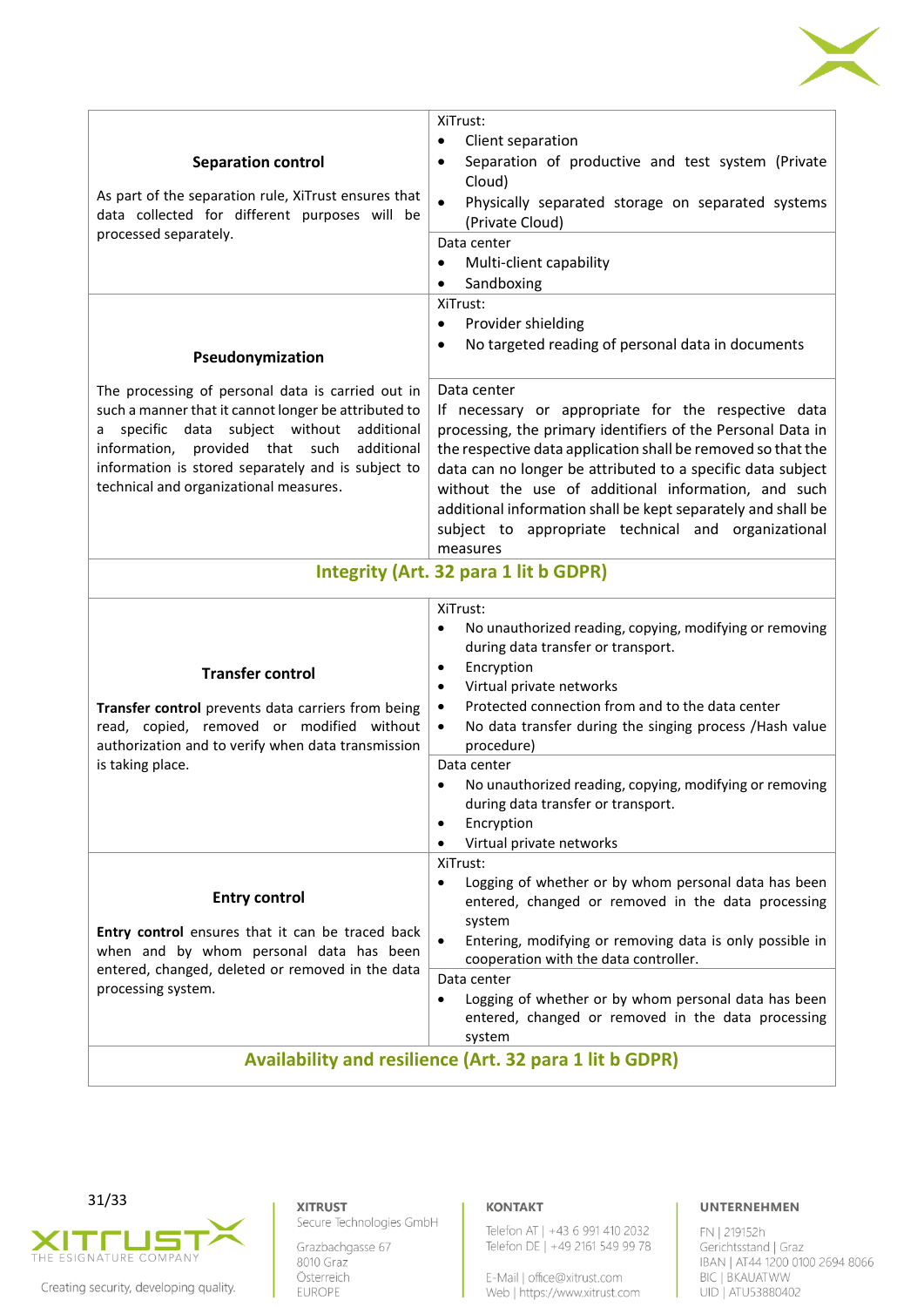

|                                                      | XiTrust:                                                                              |
|------------------------------------------------------|---------------------------------------------------------------------------------------|
|                                                      | Backup strategy<br>$\bullet$                                                          |
|                                                      | Virus protection                                                                      |
|                                                      | Firewall<br>$\bullet$                                                                 |
|                                                      | Standard processes when employees enter/leave the                                     |
|                                                      | company                                                                               |
|                                                      | Data center                                                                           |
| <b>Availability control</b>                          | Backup strategy (online/offline, on-site/off-site)<br>٠                               |
|                                                      | Uninterrupted power supply (USV diesel generator)<br>$\bullet$                        |
| By means of these measures it is ensured that data   | Virus protection<br>$\bullet$                                                         |
| is protected from accidental destruction or loss and | Firewall<br>$\bullet$                                                                 |
| always available for the Customer or ordering party. | $\bullet$                                                                             |
|                                                      | Reporting channels and emergency plans                                                |
|                                                      | Security checks of the infrastructure and at application<br>$\bullet$                 |
|                                                      | levels.                                                                               |
|                                                      | Multi-staged security concept and data encryption to<br>$\bullet$                     |
|                                                      | alternative data centers.                                                             |
|                                                      | Standard processes when employees enter/leave the<br>$\bullet$                        |
|                                                      | company                                                                               |
|                                                      | Rapid recovery (Art. 32 para 1 lit c GDPR)                                            |
|                                                      | Process for regularly testing assessing and evaluating (Art. 32 para 1 lit b GDPR)    |
|                                                      |                                                                                       |
|                                                      | XiTrust:                                                                              |
|                                                      | Data protection management including continuous staff                                 |
|                                                      | training                                                                              |
|                                                      | Incident-response processes<br>$\bullet$                                              |
|                                                      | Order control: no order processing without the<br>$\bullet$                           |
|                                                      | corresponding instructions and                                                        |
|                                                      | An unambiguous contract<br>$\bullet$                                                  |
|                                                      | Formalized order management<br>$\bullet$                                              |
|                                                      | Strict selection of the service provider<br>$\bullet$                                 |
|                                                      | Vetting duty                                                                          |
|                                                      | Follow-up controls                                                                    |
| Data protection management                           |                                                                                       |
|                                                      | Confidentiality obligation of the employees                                           |
| Following measures guarantee the existence of an     | Assignment of a data protection manager<br>$\bullet$                                  |
| organization that fulfils the basic statutory data   | Regular audit of the technical and organizational                                     |
| protection requirements.                             | measures for data protection                                                          |
|                                                      | Data center                                                                           |
|                                                      | Data protection management including continuous staff<br>$\bullet$                    |
|                                                      | training                                                                              |
|                                                      | Incident-response processes<br>٠                                                      |
|                                                      | Order control: no order processing without the<br>٠                                   |
|                                                      | corresponding instructions and                                                        |
|                                                      | An unambiguous contract<br>٠                                                          |
|                                                      | Formalized order management<br>٠                                                      |
|                                                      | Strict selection of the service provider<br>٠                                         |
|                                                      | Vetting duty                                                                          |
|                                                      | Follow-up controls                                                                    |
|                                                      | Data protection through technology design and data protection-friendly defaults (Art. |
|                                                      |                                                                                       |

25 para 1 and 2 GDPR)



Creating security, developing quality.

### **XITRUST** Secure Technologies GmbH

Grazbachgasse 67<br>8010 Graz Österreich **EUROPE** 

### **KONTAKT**

Telefon AT | +43 6 991 410 2032<br>Telefon DE | +49 2161 549 99 78

E-Mail | office@xitrust.com<br>Web | https://www.xitrust.com

### **UNTERNEHMEN**